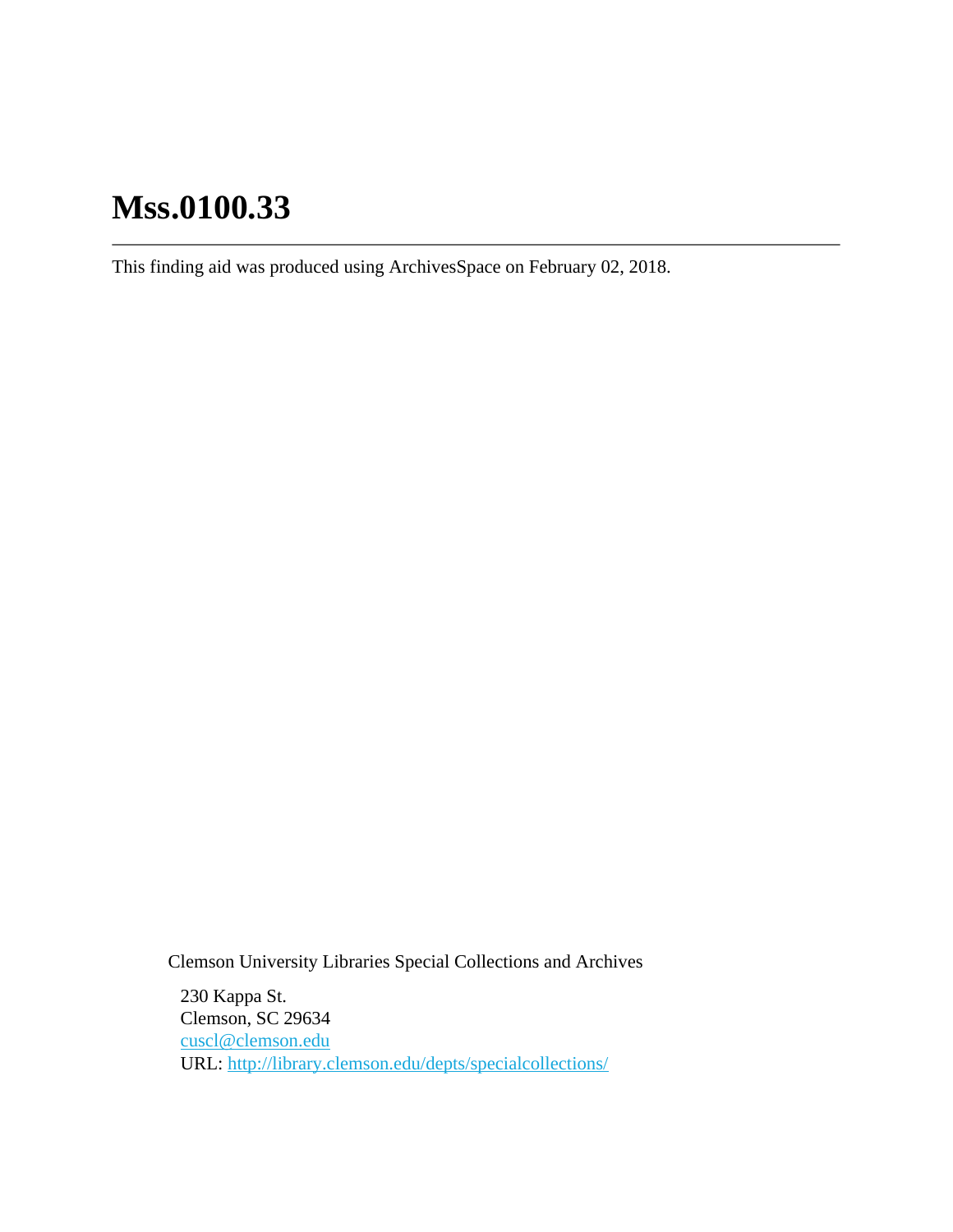## <span id="page-1-0"></span>**Table of Contents**

|  | 3             |
|--|---------------|
|  |               |
|  |               |
|  |               |
|  |               |
|  |               |
|  |               |
|  |               |
|  |               |
|  |               |
|  |               |
|  |               |
|  |               |
|  |               |
|  |               |
|  |               |
|  |               |
|  |               |
|  |               |
|  |               |
|  |               |
|  |               |
|  |               |
|  | 10            |
|  | <sup>10</sup> |
|  | <sup>11</sup> |
|  | 23            |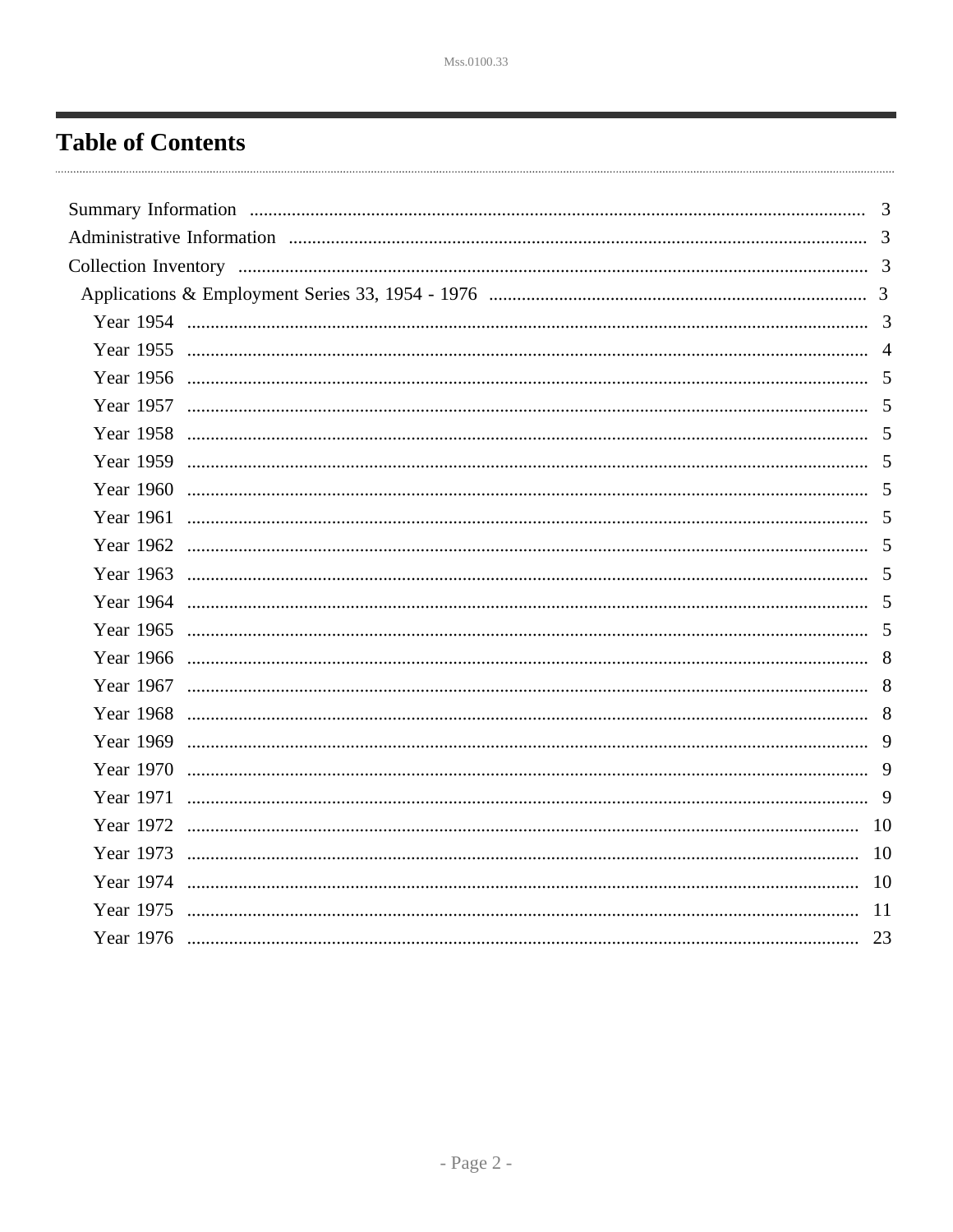<span id="page-2-0"></span>

|  | <b>Summary Information</b> |
|--|----------------------------|
|--|----------------------------|

| <b>Repository:</b>                  | <b>Clemson University Libraries Special Collections and Archives</b> |
|-------------------------------------|----------------------------------------------------------------------|
| <b>Title:</b>                       | Strom Thurmond Collection, Applications & Employment Series          |
| ID:                                 | Mss.0100.33                                                          |
| Date [inclusive]:                   | 1954-1976                                                            |
| <b>Physical Description:</b>        | 40 Cubic Feet 80 boxes                                               |
| Language of the<br><b>Material:</b> | English                                                              |
| <b>Mixed Materials</b><br>[box]:    | $1 - 80$                                                             |

**^** [Return to Table of Contents](#page-1-0)

#### <span id="page-2-1"></span>**Administrative Information**

#### **Publication Statement**

Clemson University Libraries Special Collections and Archives

230 Kappa St. Clemson, SC 29634 [cuscl@clemson.edu](mailto:cuscl@clemson.edu) URL:<http://library.clemson.edu/depts/specialcollections/>

**^** [Return to Table of Contents](#page-1-0)

### <span id="page-2-2"></span>**Collection Inventory**

<span id="page-2-4"></span><span id="page-2-3"></span>

| Applications & Employment Series 33, 1954 - 1976 |                  |            |  |  |
|--------------------------------------------------|------------------|------------|--|--|
| <b>Year 1954</b>                                 | box 1            | folder 1-3 |  |  |
| <b>Title/Description</b>                         | <b>Instances</b> |            |  |  |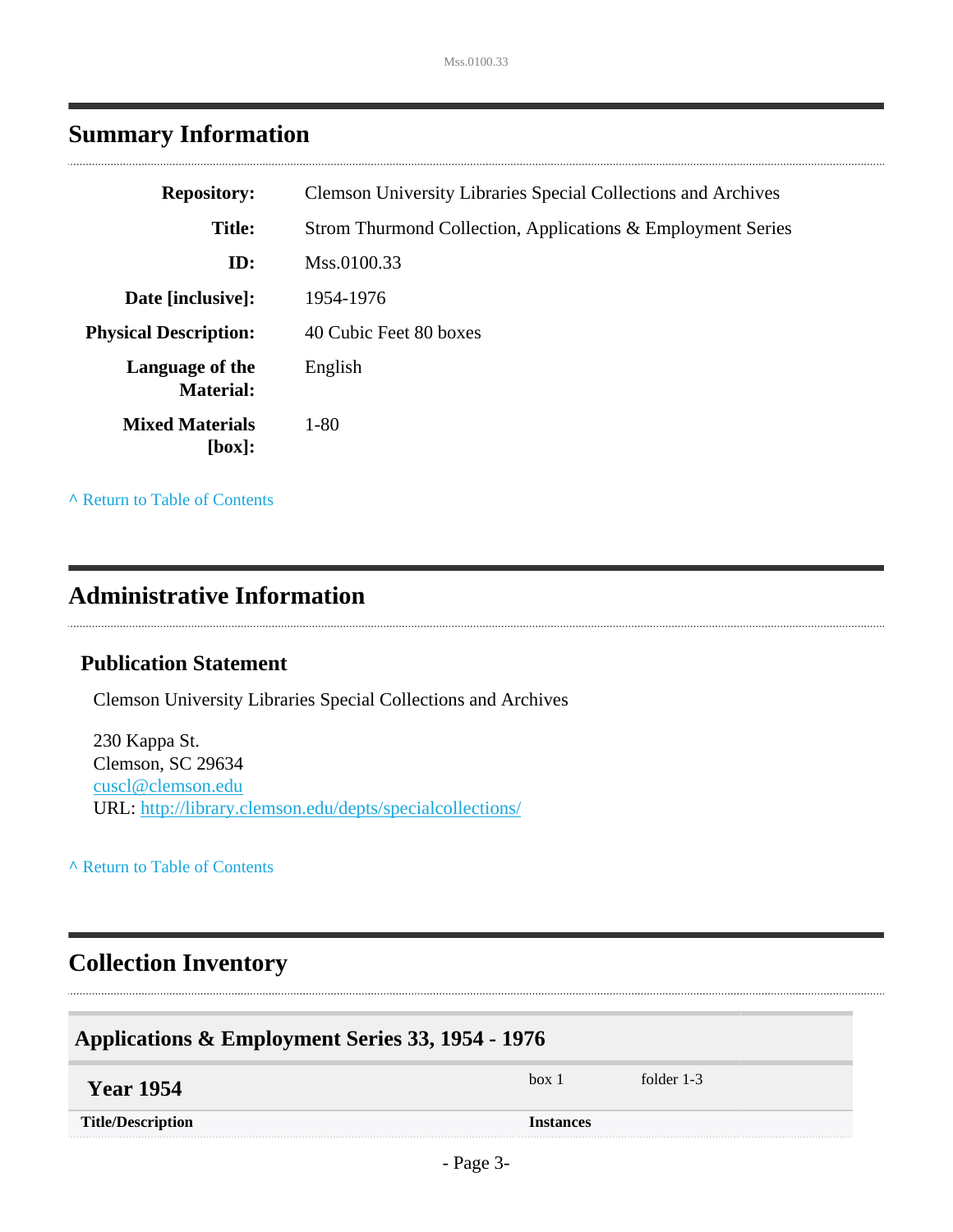<span id="page-3-0"></span>

| $A-D$                          | box 1            | folder 1    |
|--------------------------------|------------------|-------------|
| $F-J$                          | box 1            | folder 2    |
| $\mbox{K-}\mathbb{Z}$          | box 1            | folder 3    |
| <b>Year 1955</b>               | box $1-4$        | folder 4-29 |
| <b>Title/Description</b>       | <b>Instances</b> |             |
| A-Ba                           | box 1            | folder 4    |
| Be-Bo                          | box 1            | folder 5    |
| $\rm Br$                       | box 1            | folder 6    |
| Bu-By                          | box 1            | folder 7    |
| $Ca-C1$                        | box 1            | folder 8    |
| Co-Cu                          | box 1            | folder 9    |
| ${\bf D}$                      | box 2            | folder 10   |
| $E-F$                          | box 2            | folder 11   |
| ${\bf G}$                      | box 2            | folder 12   |
| Ha-Hi                          | box 2            | folder 13   |
| Ho-Hu                          | box 2            | folder 14   |
| $\mathbf{I}\text{-}\mathbf{J}$ | box 2            | folder 15   |
| $K-La$                         | box 2            | folder 16   |
| Le-Ly                          | box 2            | folder 17   |
| Ma                             | box 3            | folder 18   |
| $Mi-Mu$                        | box 3            | folder 19   |
| $N-O$                          | box 3            | folder 20   |
| Pa-Pi                          | box 3            | folder 21   |
| $Pl-Q$                         | box 3            | folder 22   |
| Ra-Rh                          | box 3            | folder 23   |
| Ri-Ru                          | box 3            | folder 24   |
| $Sa-S1$                        | box 4            | folder 25   |
| $Sm-Su$                        | box 4            | folder 26   |
| $\mathbf T$                    | box 4            | folder 27   |
| $U-Wi$                         | box 4            | folder 28   |
| $\rm W0\text{-}Z$              | box 4            | folder 29   |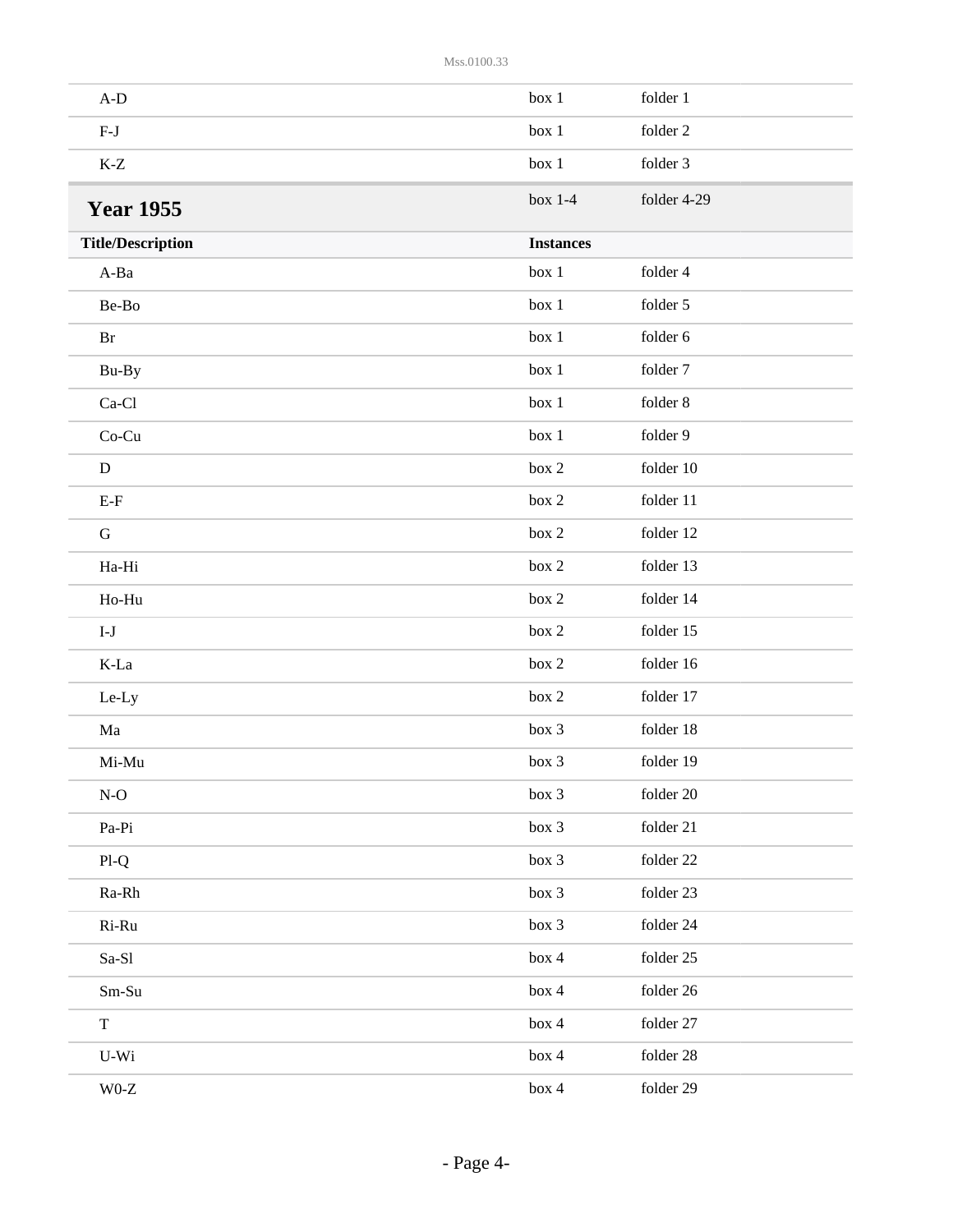<span id="page-4-9"></span><span id="page-4-8"></span><span id="page-4-7"></span><span id="page-4-6"></span><span id="page-4-5"></span><span id="page-4-4"></span><span id="page-4-3"></span><span id="page-4-2"></span><span id="page-4-1"></span><span id="page-4-0"></span>

| <b>Year 1956</b>         | box 4            | folder 30-31  |
|--------------------------|------------------|---------------|
| <b>Title/Description</b> | <b>Instances</b> |               |
| $A-I$                    | box 4            | folder 30     |
| $J-Z$                    | box 4            | folder 31     |
| <b>Year 1957</b>         | box 5            | folder 32     |
| <b>Title/Description</b> | <b>Instances</b> |               |
| $A-Z$                    | box 5            | folder 32     |
| <b>Year 1958</b>         | box 5            | folder 33     |
| <b>Title/Description</b> | <b>Instances</b> |               |
| $A-Z$                    | box 5            | folder 33     |
| <b>Year 1959</b>         | box 5            | folder 34     |
| <b>Title/Description</b> | <b>Instances</b> |               |
| $A-Z$                    | box 5            | folder 34     |
| <b>Year 1960</b>         | box 5            | folder 35     |
| <b>Title/Description</b> | <b>Instances</b> |               |
| $A-Z$                    | box 5            | folder 35     |
| <b>Year 1961</b>         | box 5            | folder 36     |
| <b>Title/Description</b> | <b>Instances</b> |               |
| $A-Z$                    | box 5            | folder 36     |
| <b>Year 1962</b>         | box~5            | folder 37     |
| <b>Title/Description</b> | <b>Instances</b> |               |
| $\mbox{A-Z}$             | box 5            | folder 37     |
| <b>Year 1963</b>         | box 5            | folder 38     |
| <b>Title/Description</b> | <b>Instances</b> |               |
| $A-Z$                    | box 5            | folder 38     |
| <b>Year 1964</b>         | box 5            | folder 39     |
| <b>Title/Description</b> | <b>Instances</b> |               |
| $A-Z$                    | box 5            | folder 39     |
| <b>Year 1965</b>         | box 6-18         | folder 40-121 |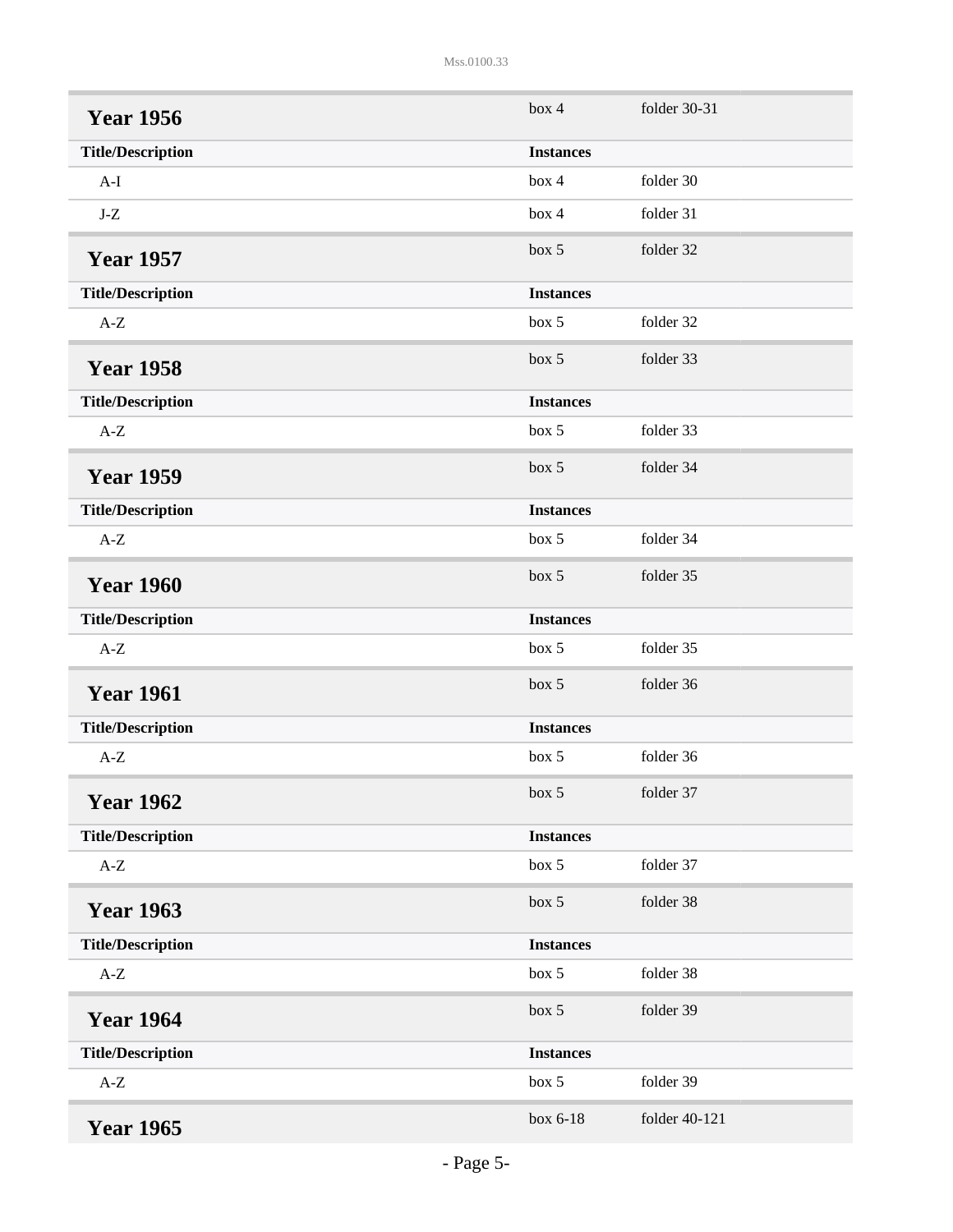| <b>Title/Description</b> | <b>Instances</b> |           |  |
|--------------------------|------------------|-----------|--|
| $Ab-Al$                  | box 6            | folder 40 |  |
| Am-Ar                    | box 6            | folder 41 |  |
| $As-Av$                  | box 6            | folder 42 |  |
| Bab-Baw                  | box 6            | folder 43 |  |
| Bar-Bay                  | box 6            | folder 44 |  |
| Bea-Ben                  | box 7            | folder 45 |  |
| Ber-Bi                   | box 7            | folder 46 |  |
| Bl-Bod                   | box 7            | folder 47 |  |
| Boe-Boy                  | box 7            | folder 48 |  |
| Bra-Bri                  | box 7            | folder 49 |  |
| Bro-Bru                  | box 7            | folder 50 |  |
| Bry-By                   | box 7            | folder 51 |  |
| Ca                       | box 8            | folder 52 |  |
| $Ch-C1$                  | box 8            | folder 53 |  |
| Coc-Coo                  | box 8            | folder 54 |  |
| Cop-Coz                  | box 8            | folder 55 |  |
| $Cr-Cy$                  | box 8            | folder 56 |  |
| Da-Dav                   | box 9            | folder 57 |  |
| Dea-Dey                  | box 9            | folder 58 |  |
| Di-Dr                    | box 9            | folder 59 |  |
| Du-Dw                    | box 9            | folder 60 |  |
| $\rm{E}a\text{-}El$      | box 9            | folder 61 |  |
| $Em-Ev$                  | box 9            | folder 62 |  |
| Fa-Fi                    | box 9            | folder 63 |  |
| $F1-Fu$                  | box $10$         | folder 64 |  |
| Ga                       | box $10$         | folder 65 |  |
| Ge-Gl                    | box $10$         | folder 66 |  |
| Go                       | box 10           | folder 67 |  |
| $Gr-Gu$                  | box 10           | folder 68 |  |
| Hac-Han                  | box 10           | folder 69 |  |
| Har-Haz                  | box 11           | folder 70 |  |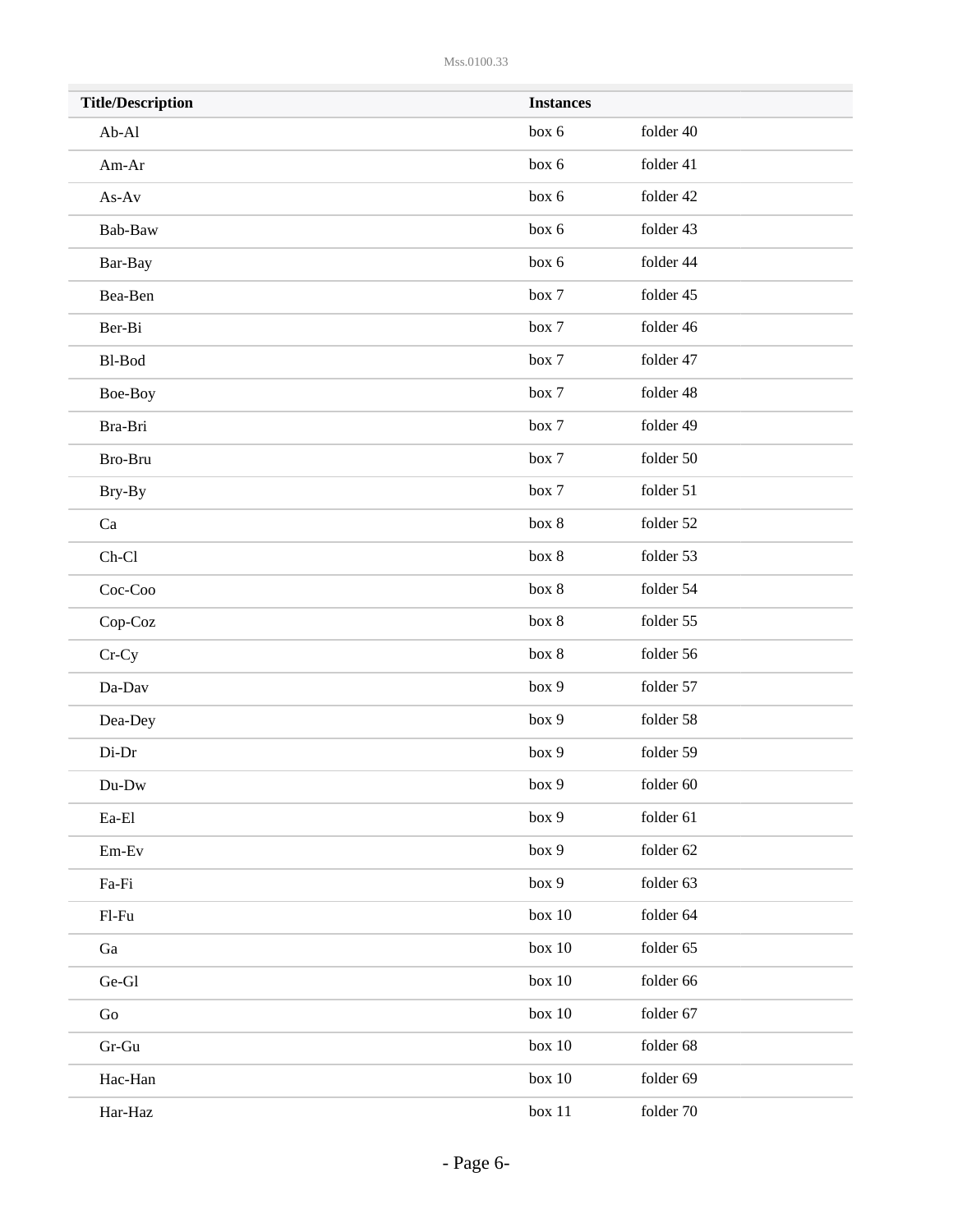| He             | box 11   | folder 71  |
|----------------|----------|------------|
| Hi             | box 11   | folder 72  |
| Hod-Hop        | box 11   | folder 73  |
| Hor-How        | box 11   | folder 74  |
| Hu-Hy          | box 11   | folder 75  |
| $\mathbf I$    | box 11   | folder 76  |
| Ja-Je          | box 11   | folder 77  |
| Jo-Ju          | box 12   | folder 78  |
| Ka-Ken         | box 12   | folder 79  |
| Ker-Ki         | box 12   | folder 80  |
| Kn-Ky          | box 12   | folder 81  |
| La             | box 12   | folder 82  |
| Le-Li          | box 12   | folder 83  |
| Ll-Ly          | box 13   | folder 84  |
| Mab-Mar        | box 13   | folder 85  |
| Mas-McD        | box 13   | folder 86  |
| McG-Me         | box 13   | folder 87  |
| Mi             | box 13   | folder 88  |
| Mo-My          | box 14   | folder 89  |
| Na-Nu          | box 14   | folder 90  |
| $\mathbf{O}$   | box 14   | folder 91  |
| Pa             | box 14   | folder 92  |
| Pe-Ph          | box 14   | folder 93  |
| $Pi-Pl$        | box $15$ | folder 94  |
| P <sub>O</sub> | box $15$ | folder 95  |
| Pra-Put        | box $15$ | folder 96  |
| Q              | box $15$ | folder 97  |
| Ra             | box $15$ | folder 98  |
| Re             | box $15$ | folder 99  |
| Rh-Ri          | box $15$ | folder 100 |
| Rob-Roe        | box $15$ | folder 101 |
| Ro-Ry          | box $16$ | folder 102 |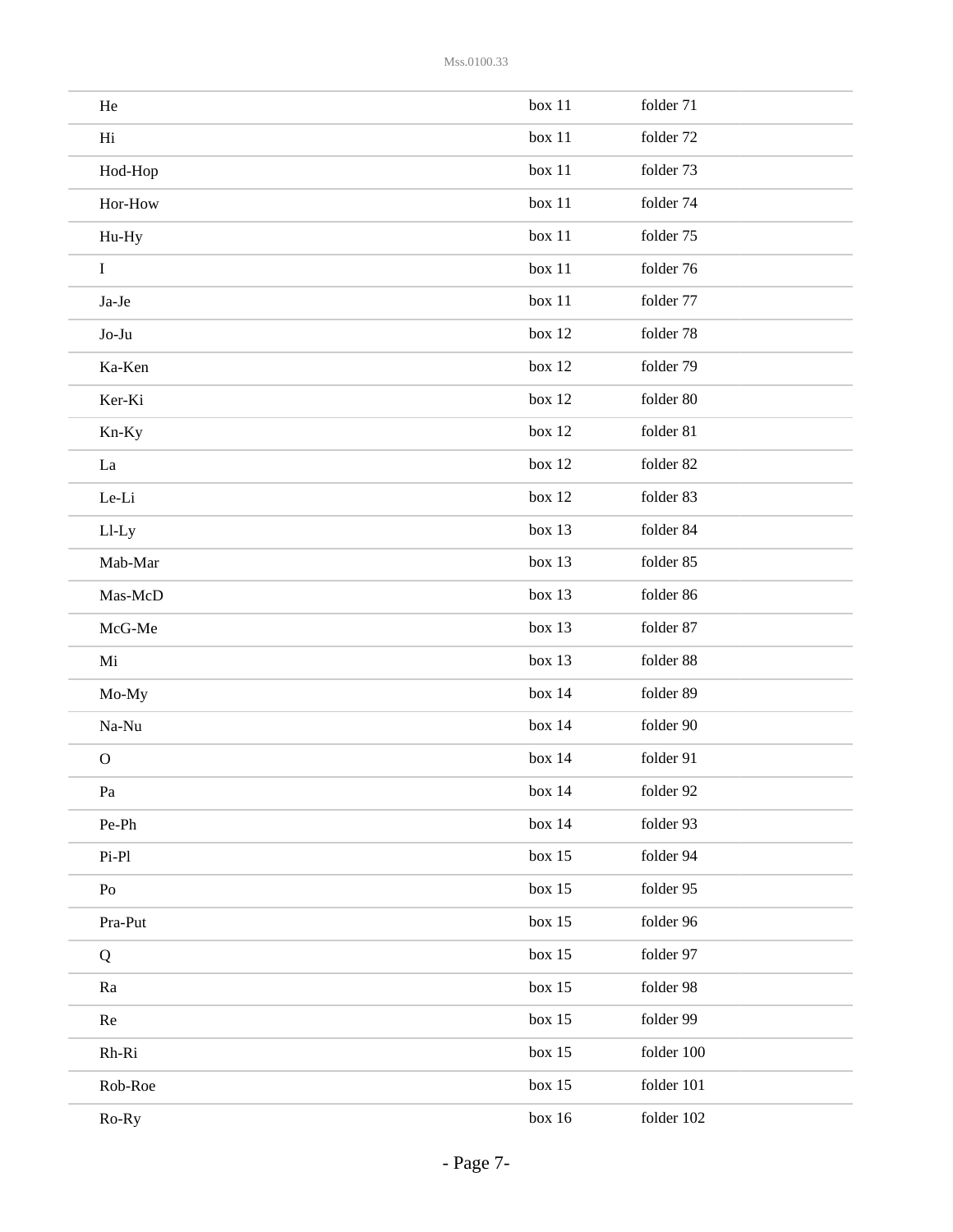<span id="page-7-2"></span><span id="page-7-1"></span><span id="page-7-0"></span>

| Sa                             | box 16           | folder 103        |
|--------------------------------|------------------|-------------------|
| Sc-Se                          | box 16           | folder 104        |
| Sh                             | box 16           | folder 105        |
| Sim-Smith, E.                  | box 16           | folder 106        |
| Smith, G.-Sm                   | box 16           | folder 107        |
| Sn-Sp                          | box 16           | folder 108        |
| Sta-Stew                       | box 17           | folder 109        |
| Sti-Sy                         | box 17           | folder 110        |
| Ta                             | box 17           | folder 111        |
| Ti-To                          | box 17           | folder 112        |
| Te-Th                          | box 17           | folder 113        |
| Tra-V                          | box 17           | folder 114        |
| Wad-Wan                        | box 17           | folder 115        |
| Wat-Wes                        | box 18           | folder 116        |
| Wha-Williams                   | box 18           | folder 117        |
| Williamson-Wilson              | box 18           | folder 118        |
| Win-Woo                        | box 18           | folder 119        |
| Wri-Wy                         | box 18           | folder 120        |
| $\mathbf{Y}\text{-}\mathbf{Z}$ | box 18           | folder 121        |
| <b>Year 1966</b>               | box 19           | folder<br>122-124 |
| <b>Title/Description</b>       | <b>Instances</b> |                   |
| $A-F$                          | box 19           | folder 122        |
| $\operatorname{G-L}$           | box 19           | folder 123        |
| $\mathbf{M}\text{-}\mathbf{W}$ | box 19           | folder 124        |
| <b>Year 1967</b>               | box 19           | folder 125        |
| <b>Title/Description</b>       | <b>Instances</b> |                   |
| $A-W$                          | box 19           | folder 125        |
| <b>Year 1968</b>               | box 19           | folder 126        |
| <b>Title/Description</b>       | <b>Instances</b> |                   |
| $\mbox{A-Z}$                   | box 19           | folder 126        |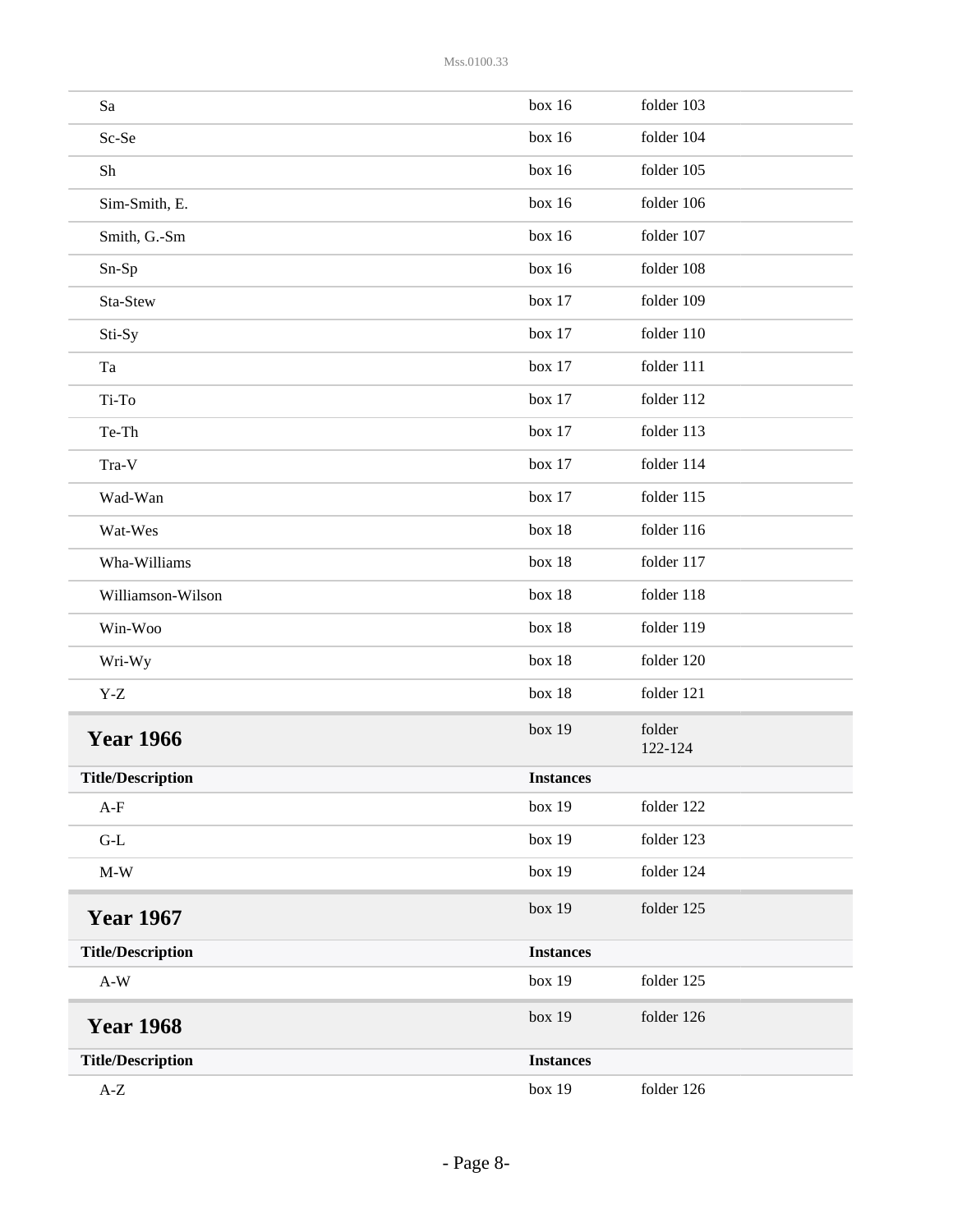<span id="page-8-1"></span><span id="page-8-0"></span>

| <b>Year 1969</b>         | box 19           | folder<br>127-131 |
|--------------------------|------------------|-------------------|
| <b>Title/Description</b> | <b>Instances</b> |                   |
| $A-D$                    | box 19           | folder 127        |
| $E-L$                    | box 19           | folder 128        |
| $M-N$                    | box 19           | folder 129        |
| $O-S$                    | box 19           | folder 130        |
| $T - Y$                  | box 19           | folder 131        |
| <b>Year 1970</b>         | box 20-21        | folder<br>132-145 |
| <b>Title/Description</b> | <b>Instances</b> |                   |
| A-Gu                     | box 20           | folder 132        |
| Hu-Lee                   | box 20           | folder 133        |
| Les-Manc                 | box 20           | folder 134        |
| Marland                  | box 20           | folder 135        |
| Mart-McF                 | box 20           | folder 136        |
| McK-Mim                  | box 20           | folder 137        |
| $Mo-N$                   | box 20           | folder 138        |
| O-Rey                    | box 20           | folder 139        |
| Rid-Sm                   | box 20           | folder 140        |
| So-St                    | box 20           | folder 141        |
| Su-Ta                    | box 21           | folder 142        |
| Th-Ve                    | box 21           | folder 143        |
| Vi-Willis                | box 21           | folder 144        |
| Williams-Y               | box 21           | folder 145        |
| <b>Year 1971</b>         | box 21-22        | folder<br>146-153 |
| <b>Title/Description</b> | <b>Instances</b> |                   |
| App-Bru                  | box 21           | folder 146        |
| Cas-Di                   | box 21           | folder 147        |
| Fe-Goo                   | box 21           | folder 148        |
| Gra-Joh                  | box 21           | folder 149        |
| Lan-Mo                   | box $22$         | folder 150        |

<span id="page-8-2"></span>Ne-Ru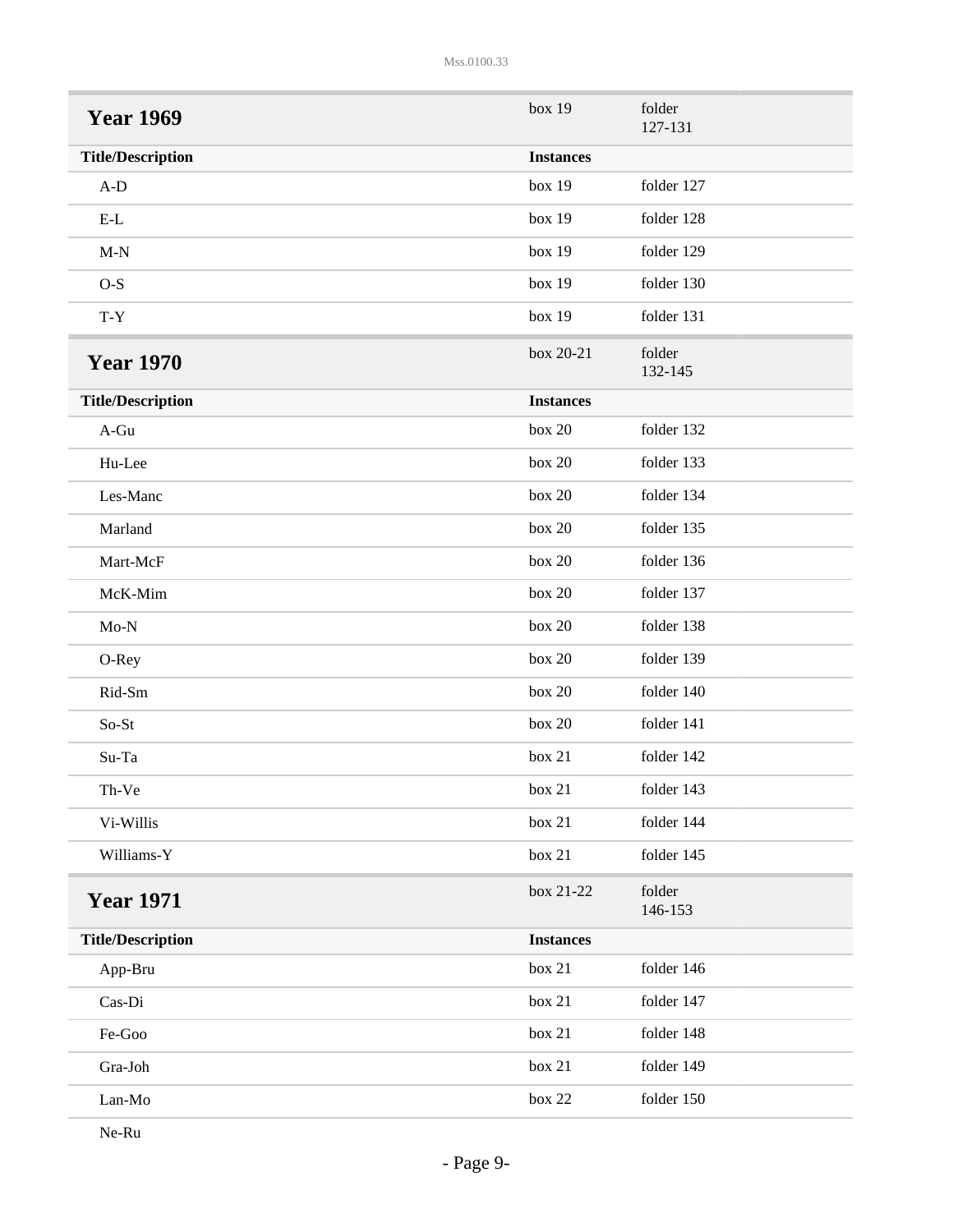<span id="page-9-2"></span><span id="page-9-1"></span><span id="page-9-0"></span>

|                                          | box 22           | folder 151        |
|------------------------------------------|------------------|-------------------|
| $S-U$                                    | box 22           | folder 152        |
| $V-Y$                                    | box 22           | folder 153        |
| <b>Year 1972</b>                         | box 22           | folder<br>154-156 |
| <b>Title/Description</b>                 | <b>Instances</b> |                   |
| $A-H$                                    | box 22           | folder 154        |
| $K-P$                                    | box 22           | folder 155        |
| $S-W$                                    | box 22           | folder 156        |
| <b>Year 1973</b>                         | box 22-24        | folder<br>157-174 |
| <b>Title/Description</b>                 | <b>Instances</b> |                   |
| $A$ -Ch                                  | box 22           | folder 157        |
| $Cl-E$                                   | box 23           | folder 158        |
| $F-I$                                    | box 23           | folder 159        |
| K-Lor                                    | box 23           | folder 160        |
| Low                                      | box 23           | folder 161        |
| $\mathbf{M}$                             | box 23           | folder 162        |
| Mu-Oc                                    | box 23           | folder 163        |
| $Or-P$                                   | box 23           | folder 164        |
| Po-Ri                                    | box 24           | folder 165        |
| Ro-Sant                                  | box 24           | folder 166        |
| $Sn-So$                                  | box 24           | folder 167        |
| Sp-Su                                    | box 24           | folder 168        |
| Sumt-Ty                                  | box 24           | folder 169        |
| United States Army Corps of Engineers I  | box 24           | folder 170        |
| United States Army Corps of Engineers II | box 24           | folder 171        |
| V-Web                                    | box 24           | folder 172        |
| Wel-Wis                                  | box 24           | folder 173        |
| $Wr-Y$                                   | box 24           | folder 174        |
| <b>Year 1974</b>                         | box 25-28        | folder<br>175-206 |
| <b>Title/Description</b>                 | <b>Instances</b> |                   |
| $A-Ba$                                   | box 25           | folder 175        |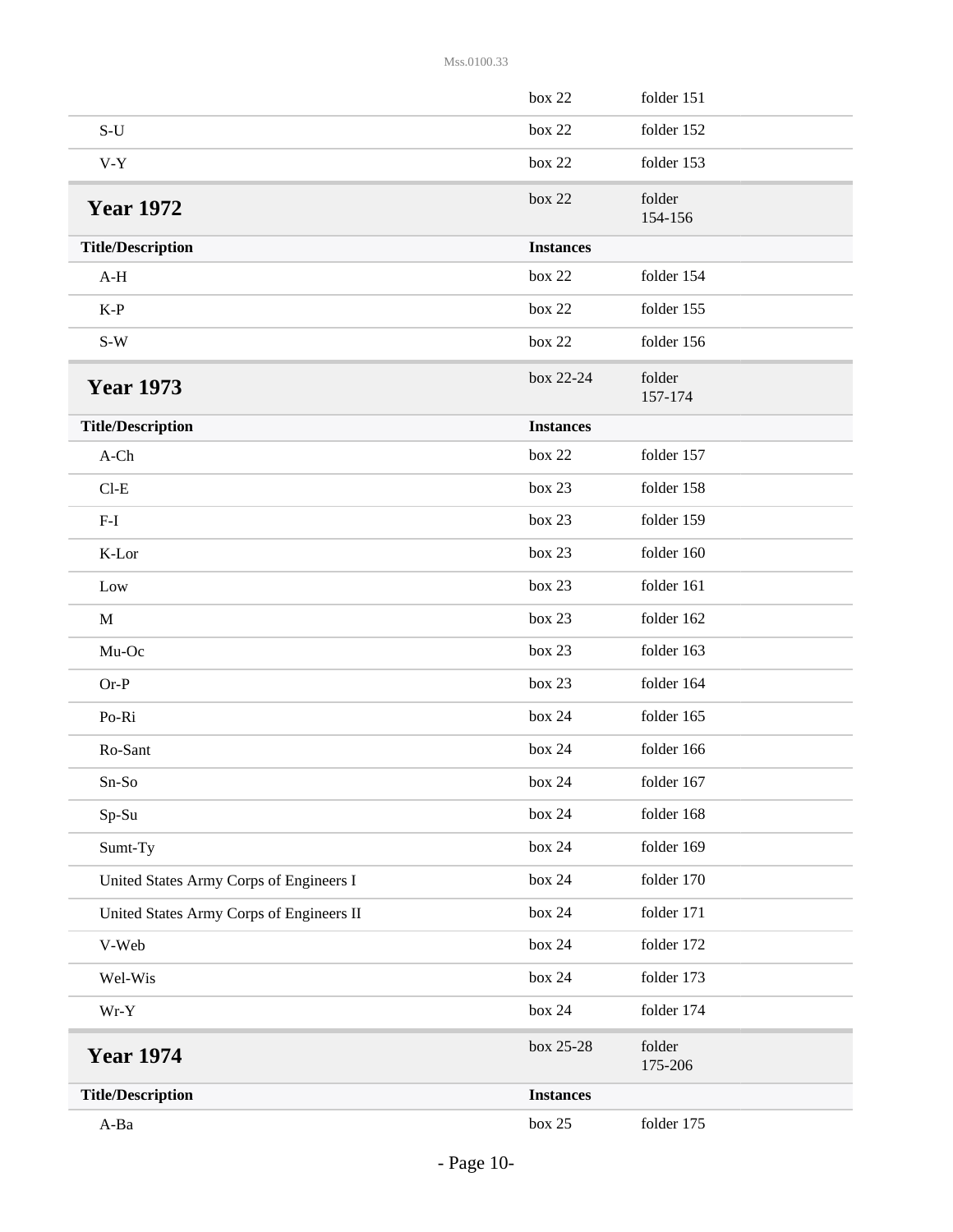| Be-Brown                                       | box 25   | folder 176 |
|------------------------------------------------|----------|------------|
| Call-Charleston Airport                        | box 25   | folder 177 |
| Charleston Econ - Charleston Tech              | box 25   | folder 178 |
| Che-Coa                                        | box 25   | folder 179 |
| Cob-Du                                         | box 25   | folder 180 |
| Ea-Fi                                          | box 25   | folder 181 |
| Fl-Fri                                         | box 26   | folder 182 |
| G-GMAS                                         | box 26   | folder 183 |
| Gr-Greenville Tech                             | box 26   | folder 184 |
| Greenw-Ham                                     | box 26   | folder 185 |
| Han-Hu                                         | box 26   | folder 186 |
| J-Lake M                                       | box 26   | folder 187 |
| Lake V-Lau                                     | box 26   | folder 188 |
| Le-Ly                                          | box 26   | folder 189 |
| Ma-Me                                          | box 27   | folder 190 |
| Mi-My                                          | box 27   | folder 191 |
| New-No                                         | box 27   | folder 192 |
| Oa-Ol                                          | box 27   | folder 193 |
| <b>Or</b>                                      | box 27   | folder 194 |
| P-Pro                                          | box 27   | folder 195 |
| $R-Ro$                                         | box 27   | folder 196 |
| Ru-Se                                          | box 27   | folder 197 |
| Sh-South Carolina Department                   | box $28$ | folder 198 |
| South Carolina E.E.A.-SC School for the Deaf   | box $28$ | folder 199 |
| South Carolina Sea Island-Southeastern Beltway | box 28   | folder 200 |
| Southern Cooperative Development-State Career  | box 28   | folder 201 |
| State Department of Archives-State Public      | box $28$ | folder 202 |
| Ste-Sumter                                     | box $28$ | folder 203 |
| Sup-T                                          | box $28$ | folder 204 |
| $\mathbf U$                                    | box $28$ | folder 205 |
| $V-Y$                                          | box $28$ | folder 206 |
|                                                |          |            |

<span id="page-10-0"></span>**Year 1975**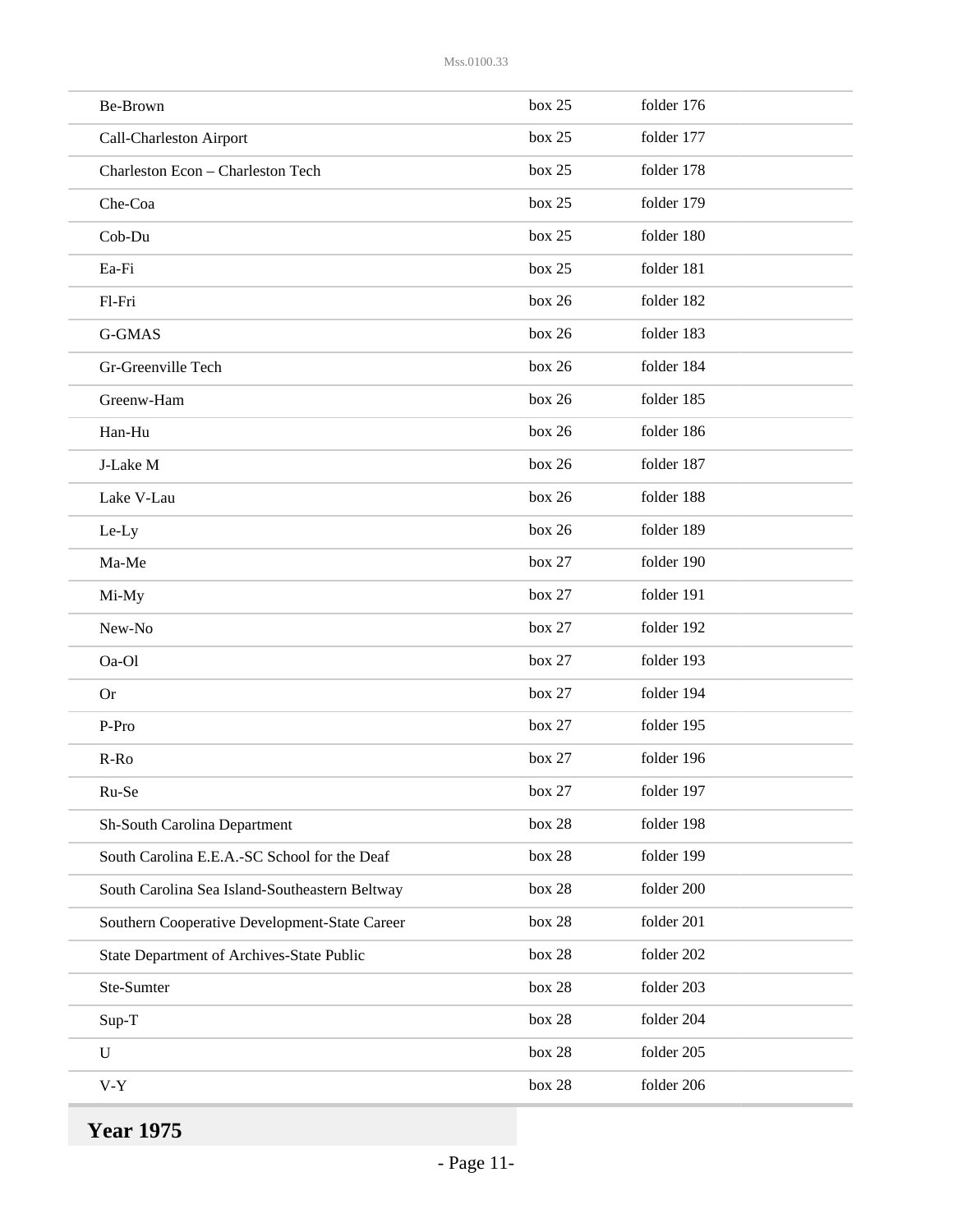|                                                       | box 29-78        | folder<br>207-557 |
|-------------------------------------------------------|------------------|-------------------|
| <b>Title/Description</b>                              | <b>Instances</b> |                   |
| Aa-Abn                                                | box 29           | folder 207        |
| Aiken Air-Aiken, Charles                              | box 29           | folder 208        |
| Aiken, City of-Aiken Rehab                            | box 29           | folder 209        |
| Abr-Add                                               | box 29           | folder 210        |
| Ail-Ale                                               | box 29           | folder 211        |
| All                                                   | box 29           | folder 212        |
| Als-Ame                                               | box 30           | folder 213        |
| Ami-And                                               | box 30           | folder 214        |
| And-Ant                                               | box 30           | folder 215        |
| Ap                                                    | box 30           | folder 216        |
| Ar                                                    | box 30           | folder 217        |
| As-At                                                 | box 30           | folder 218        |
| Au-Av                                                 | box 30           | folder 219        |
| Ba-Bag                                                | box 31           | folder 220        |
| Bai-Bak                                               | box 31           | folder 221        |
| Bal                                                   | box 31           | folder 222        |
| Ban-Barf                                              | box 31           | folder 223        |
| Barl-Barn                                             | box 31           | folder 224        |
| Barr-Bau                                              | box 31           | folder 225        |
| Bax-Beat                                              | box 31           | folder 226        |
| Beaufort, Bank of Beaufort-Jasper Comp. Health Dental | box 31           | folder 227        |
| Beaufort-Jasper Comp. Health Services - Beaufort V    | box 32           | folder 228        |
| Bec-Beh                                               | box 32           | folder 229        |
| Bei-Bell                                              | box 32           | folder 230        |
| Belt-Benn                                             | box 32           | folder 231        |
| Bens-Berk                                             | box 32           | folder 232        |
| Berm-Beru                                             | box 32           | folder 233        |
| Bes-Bet                                               | box 32           | folder 234        |
| Bev-Bic                                               | box 32           | folder 235        |
| Big-Bj                                                | box 32           | folder 236        |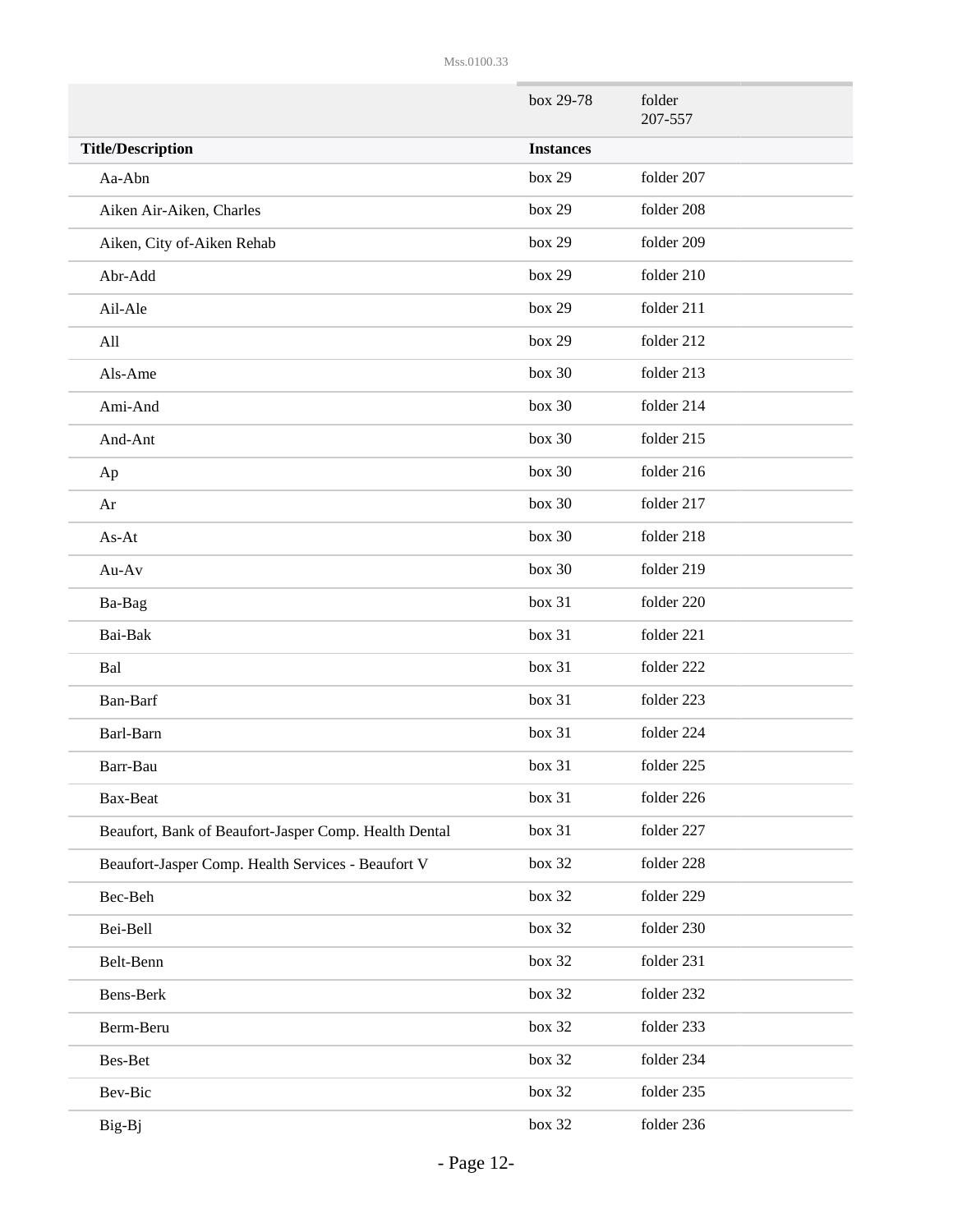| Blac             | box 33 | folder 237 |
|------------------|--------|------------|
| Blai-Blan        | box 33 | folder 238 |
| Blas-Blu         | box 33 | folder 239 |
| Boa-Bog          | box 33 | folder 240 |
| Bol-Bom          | box 33 | folder 241 |
| <b>Boo</b>       | box 33 | folder 242 |
| Bor-Bou          | box 33 | folder 243 |
| Bow-Box          | box 33 | folder 244 |
| Boy-Brac         | box 33 | folder 245 |
| Brad-Bran        | box 33 | folder 246 |
| <b>Bras-Bree</b> | box 34 | folder 247 |
| Brel-Brig        | box~34 | folder 248 |
| Brin-Broo        | box~34 | folder 249 |
| <b>Brou-Brow</b> | box 34 | folder 250 |
| <b>Brow</b>      | box~34 | folder 251 |
| <b>Brow-Brul</b> | box 34 | folder 252 |
| Brun-Bry         | box~34 | folder 253 |
| Buc-Bun          | box 34 | folder 254 |
| Burc-Burl        | box 35 | folder 255 |
| <b>Burn-Burt</b> | box 35 | folder 256 |
| Bus-Bux          | box 35 | folder 257 |
| By-Cald          | box 35 | folder 258 |
| Cale-Camd        | box 35 | folder 259 |
| Came-Camp        | box 35 | folder 260 |
| Camu-Cap         | box 35 | folder 261 |
| Cara-Carm        | box 35 | folder 262 |
| Carn-Cars        | box 36 | folder 263 |
| Cart-Cas         | box 36 | folder 264 |
| Cata-Cato        | box 36 | folder 265 |
| Catt-Cet         | box 36 | folder 266 |
| Chac-Chap        | box 36 | folder 267 |
| Char-Chau        | box 36 | folder 268 |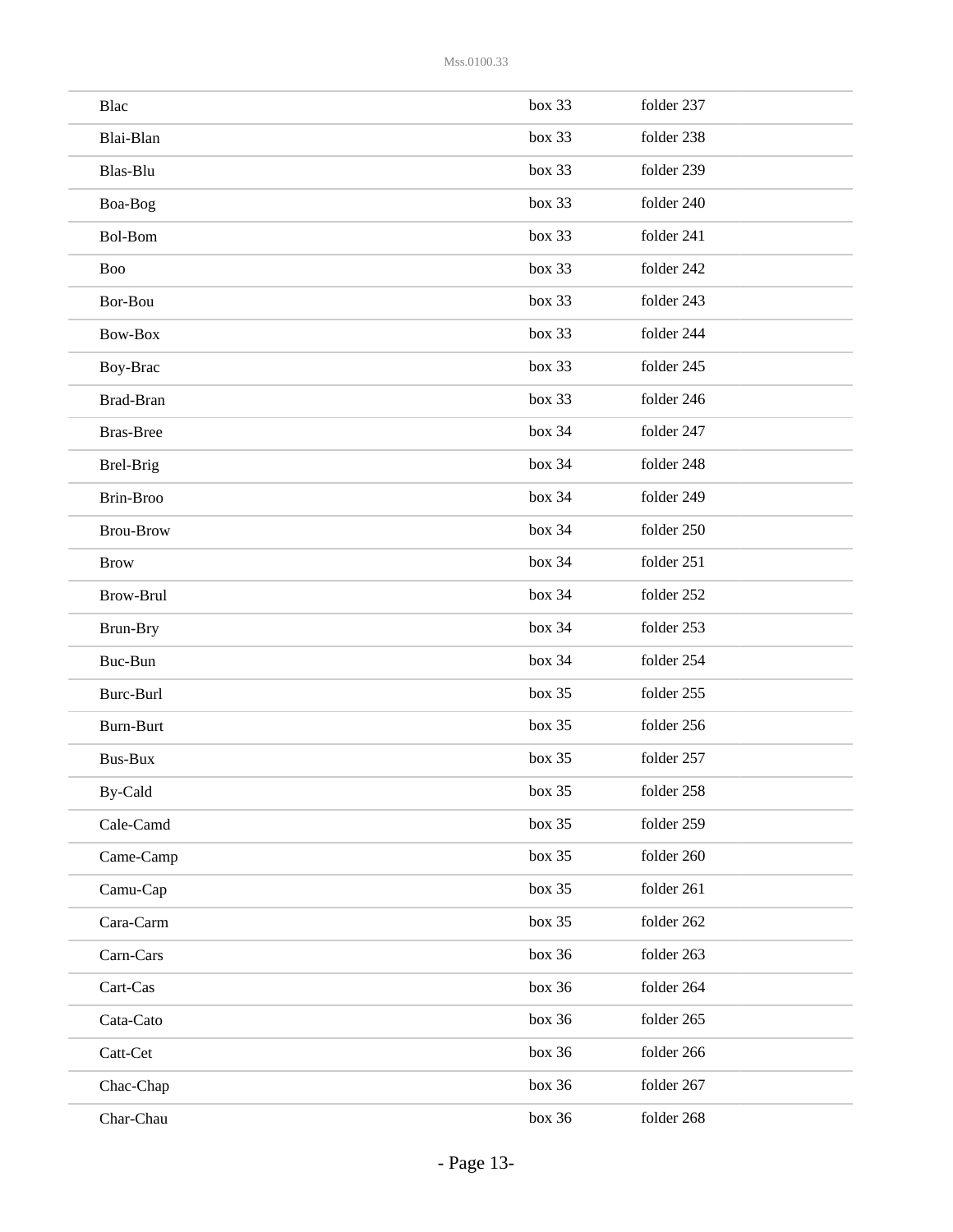| Chea-Cher  | box 36 | folder 269 |
|------------|--------|------------|
| Ches-Chew  | box 37 | folder 270 |
| Chi        | box 37 | folder 271 |
| Cho-Clare  | box 37 | folder 272 |
| Clark      | box 37 | folder 273 |
| Clas-Cle   | box 37 | folder 274 |
| Cli-Coal   | box 37 | folder 275 |
| Coas-Coax  | box 37 | folder 276 |
| Cob-Cogl   | box 37 | folder 277 |
| Cogs-Cok   | box 38 | folder 278 |
| Colb-Coll  | box 38 | folder 279 |
| Colu-Comma | box 38 | folder 280 |
| Comme-Comp | box 38 | folder 281 |
| Con        | box 38 | folder 282 |
| Coog-Coop  | box 38 | folder 283 |
| Coop       | box 38 | folder 284 |
| $Cop-Corr$ | box 39 | folder 285 |
| Cos-Cot    | box 39 | folder 286 |
| Cou-Coy    | box 39 | folder 287 |
| Craf-Crai  | box 39 | folder 288 |
| Cram-Crea  | box 39 | folder 289 |
| Cree-Crib  | box 39 | folder 290 |
| Cris-Crosb | box 39 | folder 291 |
| Cross-Cry  | box 39 | folder 292 |
| Cud-Cun    | box 40 | folder 293 |
| Cup-Dam    | box 40 | folder 294 |
| Dan-Darb   | box 40 | folder 295 |
| Darl-Dau   | box 40 | folder 296 |
| Dave-Davi  | box 40 | folder 297 |
| Davi       | box 40 | folder 298 |
| Davi-Day   | box 40 | folder 299 |
| Dea-Dei    | box 41 | folder 300 |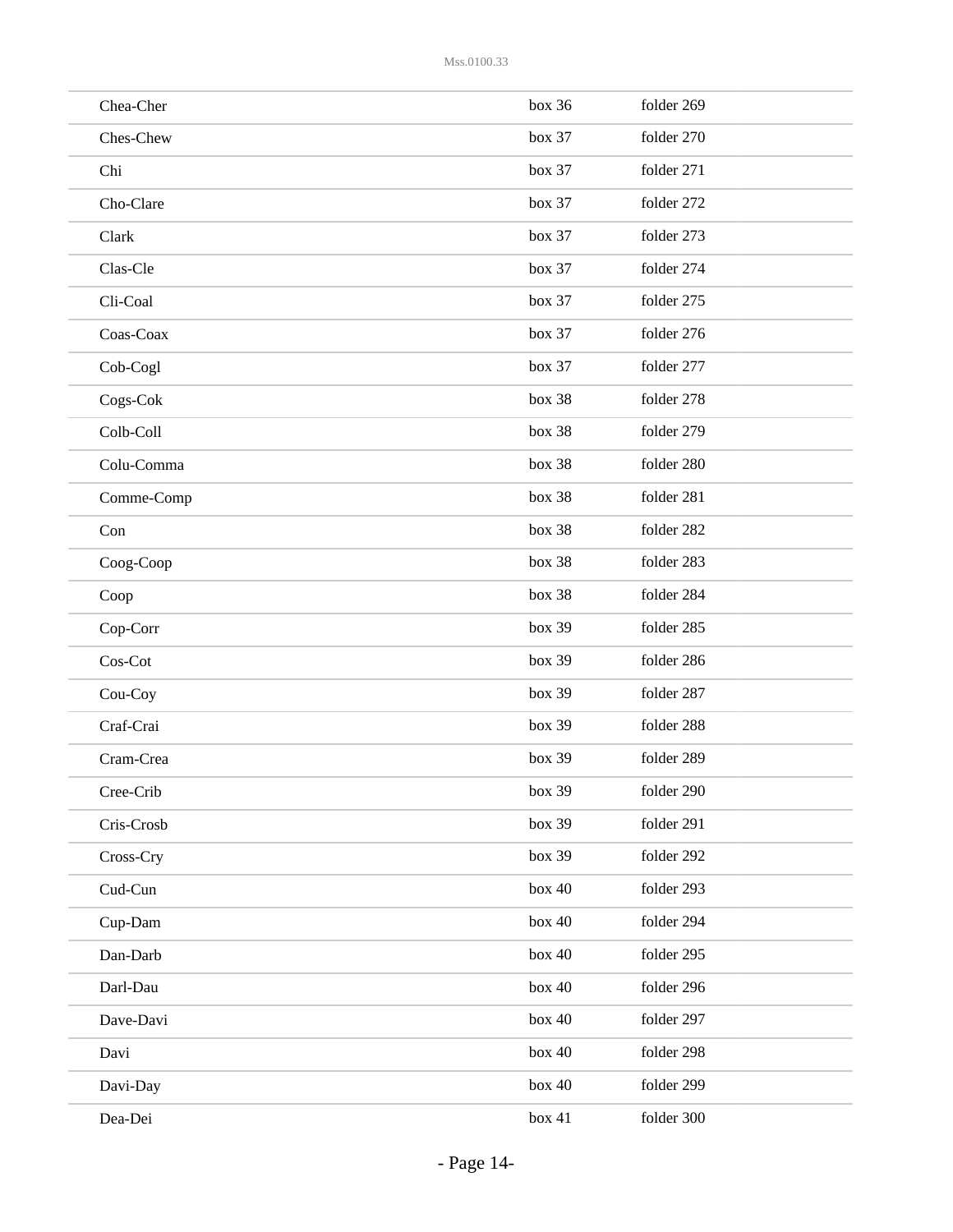| Dem-Dent   | box 41   | folder 301 |
|------------|----------|------------|
| Dento-Dew  | box 41   | folder 302 |
| Dic-Dif    | box 41   | folder 303 |
| Dil-Doe    | box 41   | folder 304 |
| Dol-Dor    | box 41   | folder 305 |
| Dos-Dov    | box 41   | folder 306 |
| Dr-Due     | box 41   | folder 307 |
| Duf-Duna   | box 42   | folder 308 |
| Dunh-Dw    | box 42   | folder 309 |
| Dy-Easl    | box 42   | folder 310 |
| East       | box 42   | folder 311 |
| Ed-Edu     | box 42   | folder 312 |
| Edw-Ell    | box 42   | folder 313 |
| Ell        | box 42   | folder 314 |
| Ell-Emp    | box 43   | folder 315 |
| Ems-End    | box 43   | folder 316 |
| Ep-Eu      | box 43   | folder 317 |
| Ev-Fai     | box 43   | folder 318 |
| Fal-Far    | box 43   | folder 319 |
| Fau-Fed    | box 43   | folder 320 |
| Fei-Fh     | box 43   | folder 321 |
| $\rm{Fi}$  | box 43   | folder 322 |
| Fla-Flo    | box 44   | folder 323 |
| Flo-Fly    | box 44   | folder 324 |
| Fog-Forb   | box 44   | folder 325 |
| Ford-Fos   | box 44   | folder 326 |
| Fou-Franc  | box 44   | folder 327 |
| Frank-Fraz | box 44   | folder 328 |
| Fre-Fri    | box 44   | folder 329 |
| Fro-Furb   | box 44   | folder 330 |
| Furm-Fari  | box 45   | folder 331 |
| Garm-Gat   | box $45$ | folder 332 |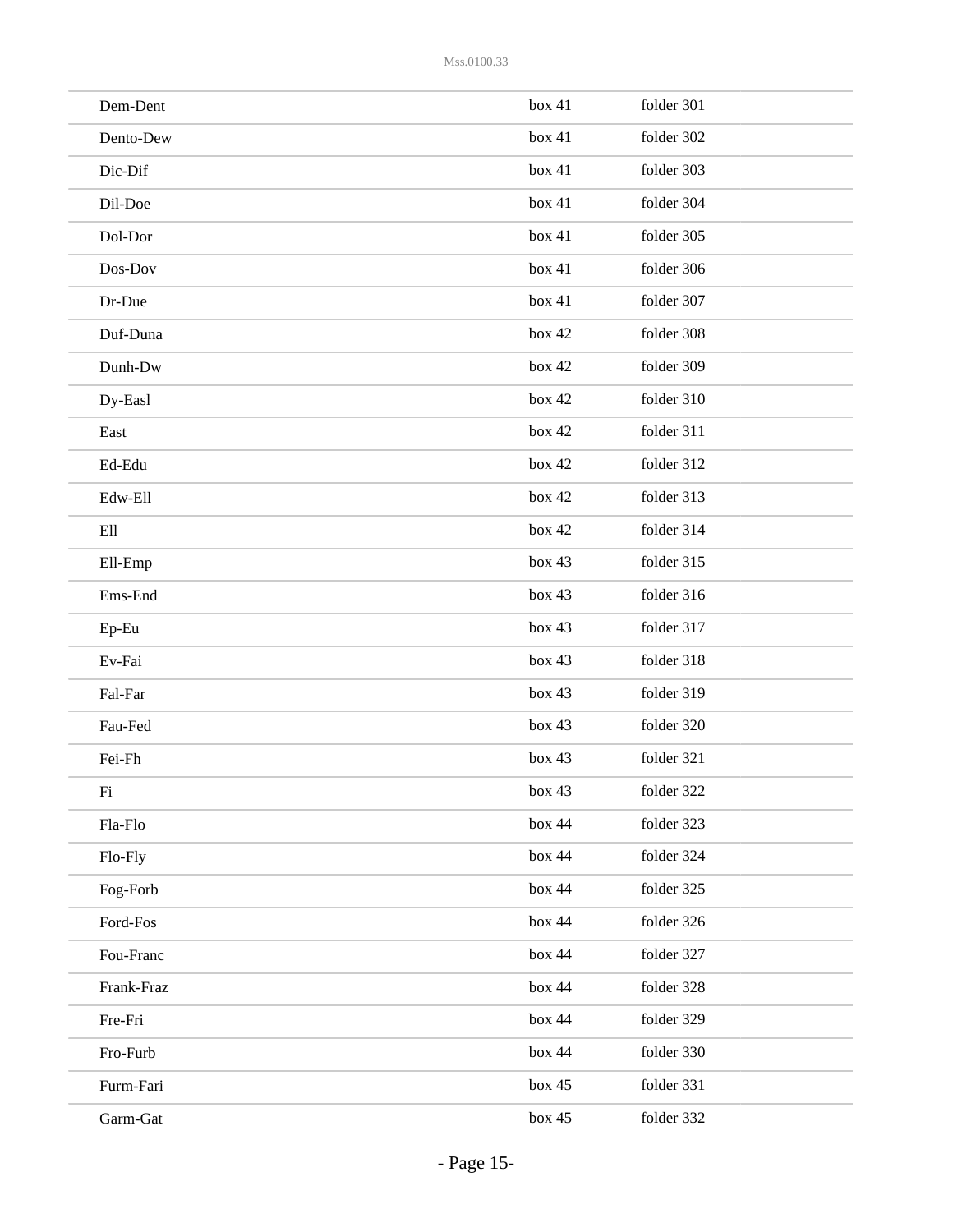| Gau-Gen       | box 45 | folder 333 |
|---------------|--------|------------|
| Geo-Get       | box 45 | folder 334 |
| Gib-Gilk      | box 45 | folder 335 |
| Gill-Glea     | box 45 | folder 336 |
| Glen-Gn       | box 45 | folder 337 |
| God-Good      | box 46 | folder 338 |
| Goos-Gray     | box 46 | folder 339 |
| Gray-Green    | box 46 | folder 340 |
| Greena-Greenv | box 46 | folder 341 |
| Greenv-Greer  | box 46 | folder 342 |
| Greer-Grey    | box 46 | folder 343 |
| Gri-Gry       | box 47 | folder 344 |
| $Gu-Gw$       | box 47 | folder 345 |
| Haa-Hai       | box 47 | folder 346 |
| Hale-Hall     | box 47 | folder 347 |
| Halt-Ham      | box 47 | folder 348 |
| Han           | box 47 | folder 349 |
| Hap-Harl      | box 47 | folder 350 |
| Harm-Harre    | box 47 | folder 351 |
| Harri-Hartl   | box 48 | folder 352 |
| Hartm-Hat     | box 48 | folder 353 |
| Hau-Haw       | box 48 | folder 354 |
| Hay-Hea       | box 48 | folder 355 |
| Hef-Hen       | box 48 | folder 356 |
| Her-Hig       | box 48 | folder 357 |
| Hil-Hill      | box 48 | folder 358 |
| Hille-Hip     | box 49 | folder 359 |
| Hir-Hod       | box 49 | folder 360 |
| Hof-Holli     | box 49 | folder 361 |
| Hollo-Hoo     | box 49 | folder 362 |
| Hop-Horn      | box 49 | folder 363 |
| Horr-Hou      | box 49 | folder 364 |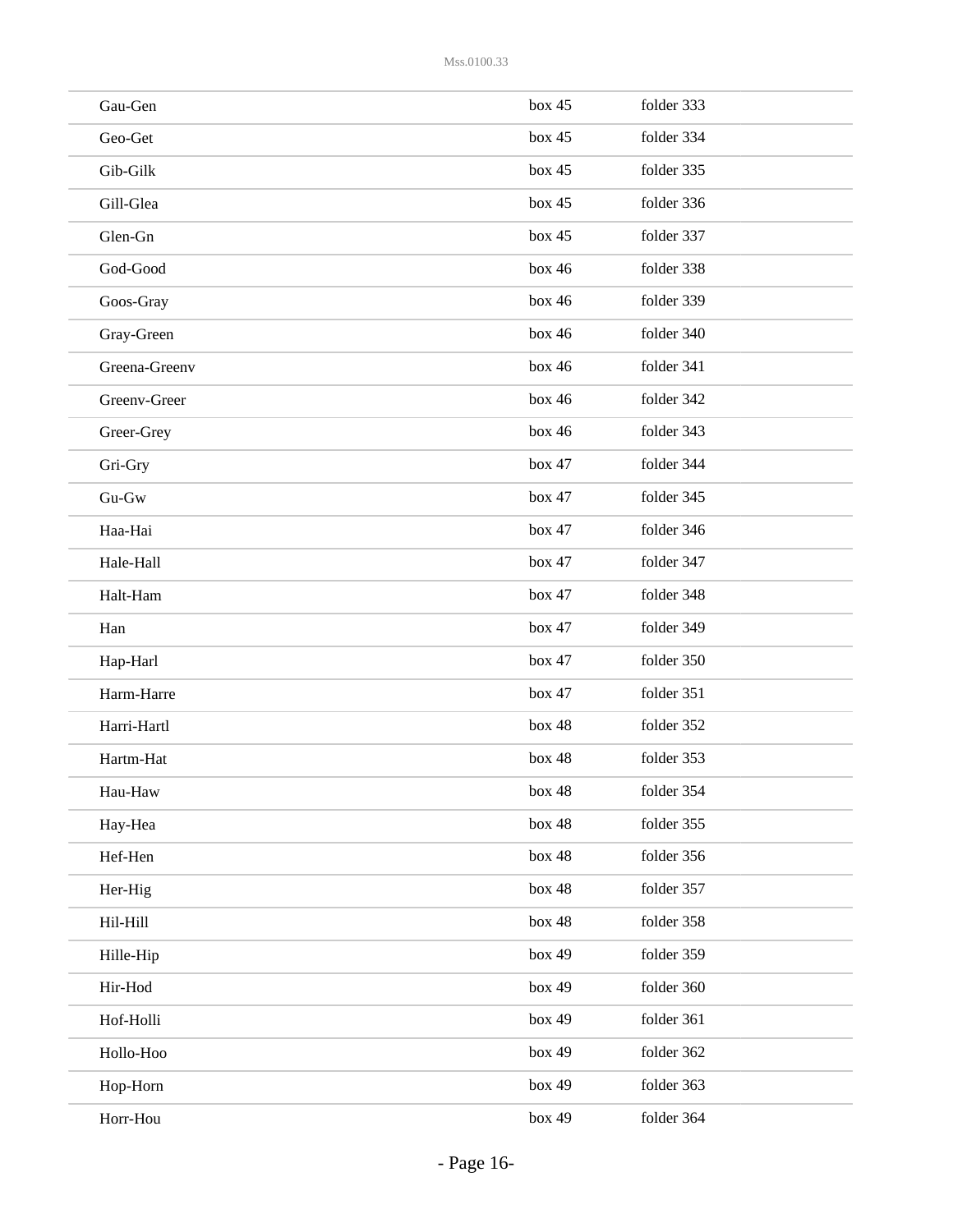| How-Hud    | box 50 | folder 365 |
|------------|--------|------------|
| Huf-Hul    | box~50 | folder 366 |
| Hum-Hur    | box 50 | folder 367 |
| Hus-Inm    | box 50 | folder 368 |
| Int-Iz     | box 50 | folder 369 |
| Jack-Jacks | box 50 | folder 370 |
| Jaco-Jan   | box 51 | folder 371 |
| Jar-Jen    | box 51 | folder 372 |
| Jer-Johns  | box 51 | folder 373 |
| Johns      | box 51 | folder 374 |
| Johns      | box~51 | folder 375 |
| Jol-Jones  | box 51 | folder 376 |
| Jones      | box 52 | folder 377 |
| Jones-Jor  | box 52 | folder 378 |
| Jos-Ju     | box 52 | folder 379 |
| Kab-Keef   | box 52 | folder 380 |
| Kee-Keey   | box 52 | folder 381 |
| Keh-Kel    | box 52 | folder 382 |
| Kem-Key    | box 52 | folder 383 |
| Kia-King   | box 53 | folder 384 |
| King-Kirb  | box 53 | folder 385 |
| Kirk-Kni   | box 53 | folder 386 |
| Kno-Kot    | box 53 | folder 387 |
| Kra-Lai    | box 53 | folder 388 |
| Lak-Lam    | box 53 | folder 389 |
| Lanc-Lang  | box~54 | folder 390 |
| Lanh-Lav   | box~54 | folder 391 |
| Law        | box~54 | folder 392 |
| Lay-Laz    | box~54 | folder 393 |
| Lea-Lee    | box~54 | folder 394 |
| Lee-Leh    | box~54 | folder 395 |
| Lei-Let    | box~54 | folder 396 |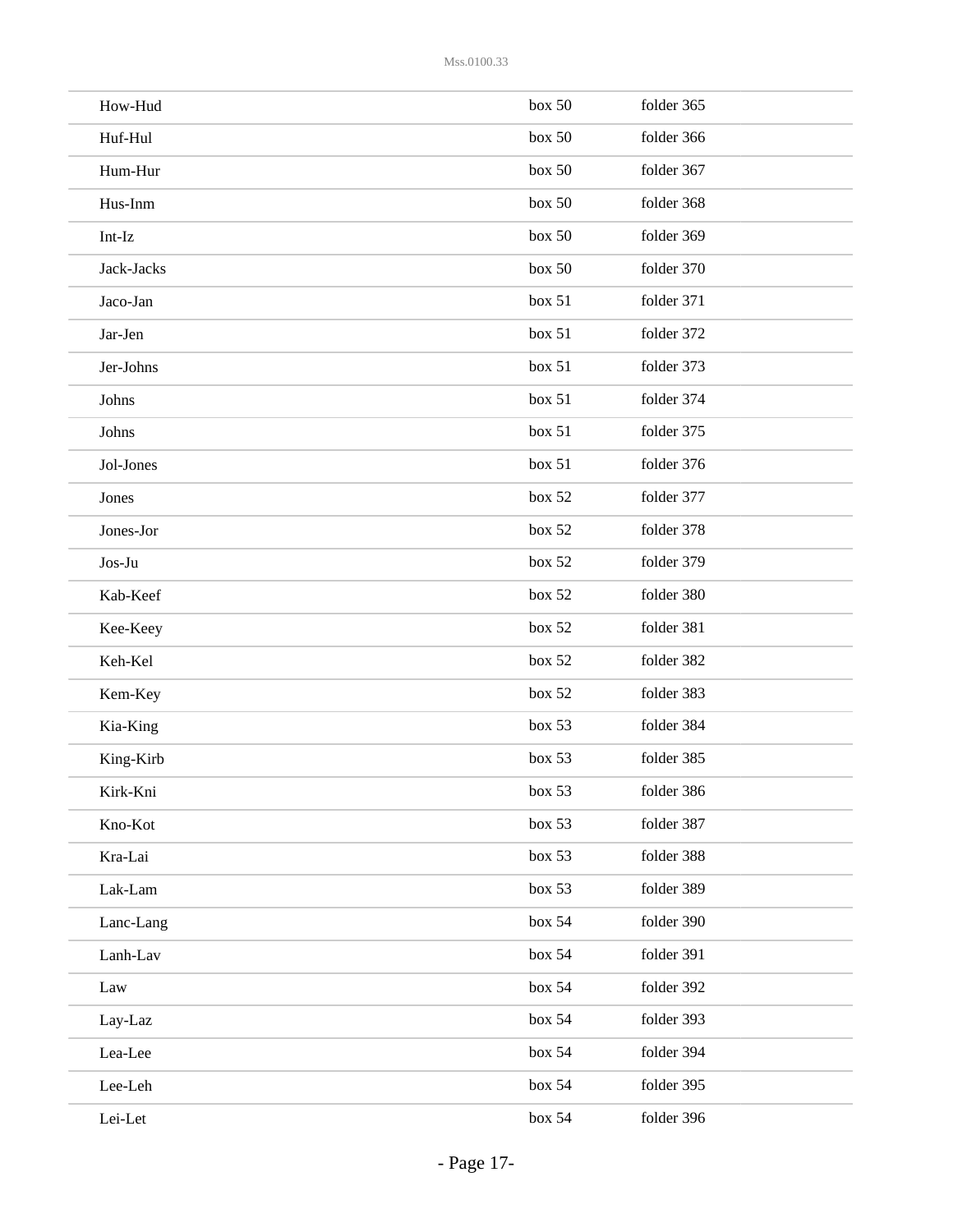| Lev-Lim    | box 55     | folder 397 |
|------------|------------|------------|
| Lin-Lis    | box 55     | folder 398 |
| Lit-Locke  | box 55     | folder 399 |
| Lockh-Lon  | box 55     | folder 400 |
| Lop-Lowc   | box 55     | folder 401 |
| Lowe-Lowt  | box 55     | folder 402 |
| Lu-Lym     | box 55     | folder 403 |
| Lyn-Lyo    | box 56     | folder 404 |
| Mab-Mah    | box 56     | folder 405 |
| Mai-Man    | box 56     | folder 406 |
| Marb-Mark  | box~56     | folder 407 |
| Marl-Mars  | box~56     | folder 408 |
| Mart-Mas   | box 56     | folder 409 |
| Mat-Mau    | box 57     | folder 410 |
| May-McCar  | box 57     | folder 411 |
| McCas-McCl | box 57     | folder 412 |
| McCo-McCr  | box 57     | folder 413 |
| McCu-McD   | box 57     | folder 414 |
| McE-McGe   | box 57     | folder 415 |
| McGi-McI   | box 58     | folder 416 |
| McK-McLen  | box 58     | folder 417 |
| McLeo-McMi | box 58     | folder 418 |
| McMu-Mei   | box 58     | folder 419 |
| Mel-Mer    | box 58     | folder 420 |
| Mes-Midd   | box 59     | folder 421 |
| Mid-Mig    | box 59     | folder 422 |
| Mih-Mim    | box 59     | folder 423 |
| Mil        | box 59     | folder 424 |
| Min-Mitch  | box 59     | folder 425 |
| Mitch-Miz  | box 59     | folder 426 |
| Mob-Mon    | box 59     | folder 427 |
| Moo        | box $60\,$ | folder 428 |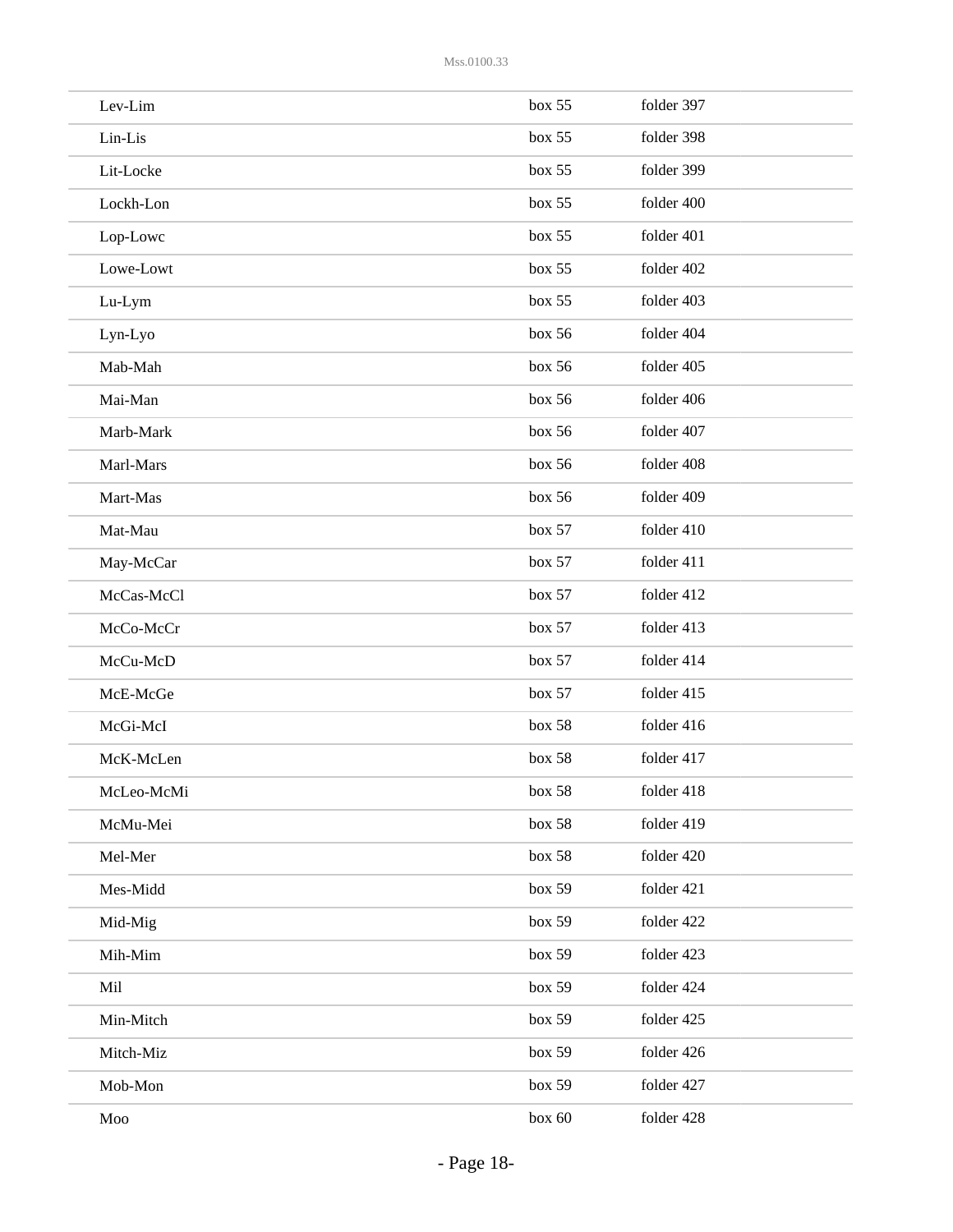| Mora-Morr      | box 60   | folder 429 |
|----------------|----------|------------|
| Morr-Mos       | box 60   | folder 430 |
| Mot-Mul        | box 60   | folder 431 |
| Mun-Murg       | box 60   | folder 432 |
| Murp-My        | box 61   | folder 433 |
| Nac-Nat        | box 61   | folder 434 |
| Nat            | box 61   | folder 435 |
| Nat-Nav        | box 61   | folder 436 |
| Nea-Net        | box 61   | folder 437 |
| New            | box 61   | folder 438 |
| Nic-Nin        | box 61   | folder 439 |
| Nix-Nol        | box 62   | folder 440 |
| Nord-North     | box 62   | folder 441 |
| North-Ny       | box 62   | folder 442 |
| Oa-Oh          | box 62   | folder 443 |
| Ol-Ope         | box 62   | folder 444 |
| Opp-Ora        | box $62$ | folder 445 |
| Ora-Ott        | box 62   | folder 446 |
| $Ou-Ov$        | box $63$ | folder 447 |
| Ow-Pad         | box $63$ | folder 448 |
| Pag-Pap        | box 63   | folder 449 |
| Park-Parn      | box 63   | folder 450 |
| Parr-Pat       | box 63   | folder 451 |
| Pau-Peace      | box 63   | folder 452 |
| Pea-Pel        | box 63   | folder 453 |
| Pen-Perro      | box 64   | folder 454 |
| Perry-Perryman | box 64   | folder 455 |
| Pet-Phe        | box 64   | folder 456 |
| Phi            | box 64   | folder 457 |
| Pic-Pieh       | box 64   | folder 458 |
| Pier-Pit       | box 64   | folder 459 |
| Pl-Pop         | box 64   | folder 460 |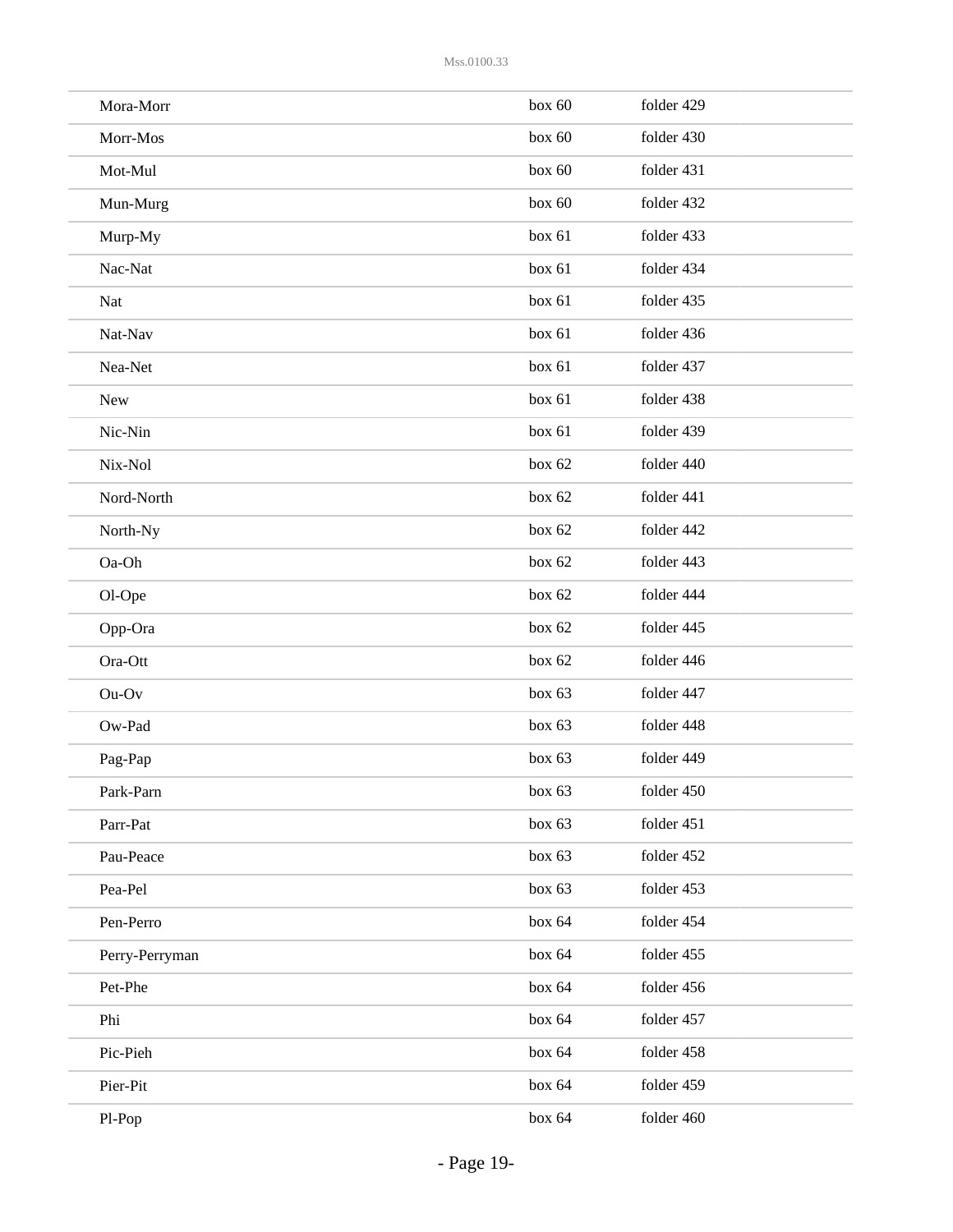| Por         | box 65   | folder 461 |
|-------------|----------|------------|
| Pos-Powel   | box 65   | folder 462 |
| Power-Pric  | box 65   | folder 463 |
| Prie-Put    | box 65   | folder 464 |
| Py-Rai      | box $65$ | folder 465 |
| Rak-Rav     | box 65   | folder 466 |
| Raw-Rees    | box 65   | folder 467 |
| Reev-Rel    | box 66   | folder 468 |
| Ren-Rh      | box 66   | folder 469 |
| Ria-Richa   | box 66   | folder 470 |
| Richb-Richl | box 66   | folder 471 |
| Rid-Rig     | box 66   | folder 472 |
| Rik-Riv     | box 66   | folder 473 |
| Roa-Robe    | box $67$ | folder 474 |
| Robi-Roc    | box $67$ | folder 475 |
| Rod-Rog     | box $67$ | folder 476 |
| Roh-Rou     | box $67$ | folder 477 |
| Row-Rur     | box $67$ | folder 478 |
| Rus-Sad     | box $67$ | folder 479 |
| Sai-Sam     | box 67   | folder 480 |
| San-Sat     | box 68   | folder 481 |
| Sau-Sche    | box 68   | folder 482 |
| Schl-Schy   | box 68   | folder 483 |
| Sco-Scu     | box 68   | folder 484 |
| Seab-Seai   | box 68   | folder 485 |
| Seai-Sel    | box 68   | folder 486 |
| Sem-Shan    | box 68   | folder 487 |
| Shar-Shea   | box 69   | folder 488 |
| Shee-Ship   | box 69   | folder 489 |
| Shir-Shr    | box 69   | folder 490 |
| Shu         | box 69   | folder 491 |
| Sie-Sil     | box 69   | folder 492 |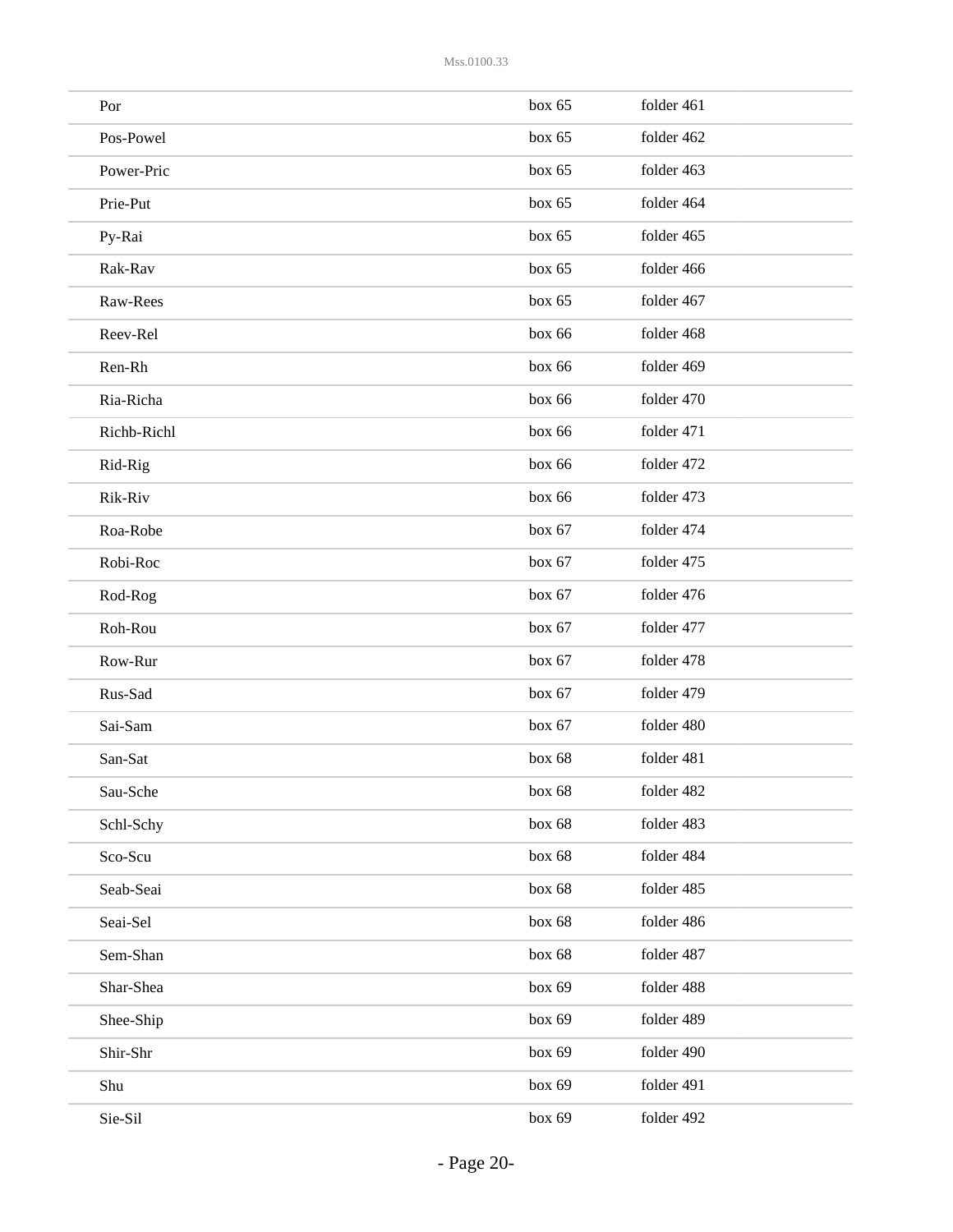| Sim-Sing                                 | box 69 | folder 493 |
|------------------------------------------|--------|------------|
| Sinn-Sl                                  | box 69 | folder 494 |
| Sma-Smith                                | box 69 | folder 495 |
| Smith                                    | box 70 | folder 496 |
| Smith                                    | box 70 | folder 497 |
| Smo-Sob                                  | box 70 | folder 498 |
| Soc-Sot                                  | box 70 | folder 499 |
| SC Humans-SC Overland                    | box 70 | folder 500 |
| <b>SC Public-SC Resource</b>             | box 70 | folder 501 |
| <b>SC Resources-SC Rural</b>             | box 70 | folder 502 |
| SC School-SC State                       | box 70 | folder 503 |
| <b>SC Students-Southeastern Business</b> | box 71 | folder 504 |
| Southeastern Fisheries-Sow               | box 71 | folder 505 |
| SC Advisory-SC Arts                      | box 71 | folder 506 |
| SC Asphalt-SC Committee                  | box 71 | folder 507 |
| SC Department-SC Education               | box 71 | folder 508 |
| SC Electric-SC Housing                   | box 71 | folder 509 |
| Spal-Spar                                | box 71 | folder 510 |
| Spar-Spe                                 | box 71 | folder 511 |
| Spi-Stan                                 | box 72 | folder 512 |
| Star-State                               | box 72 | folder 513 |
| State-Step                               | box 72 | folder 514 |
| Ster-Sti                                 | box 72 | folder 515 |
| Stoi-Stra                                | box 72 | folder 516 |
| Stri-Sug                                 | box 72 | folder 517 |
| Sul-Sum                                  | box 73 | folder 518 |
| Sun-Swi                                  | box 73 | folder 519 |
| Swi-Tay                                  | box 73 | folder 520 |
| Tay                                      | box 73 | folder 521 |
| Te-Thi                                   | box 73 | folder 522 |
| Thom                                     | box 73 | folder 523 |
| Thom-Thor                                | box 73 | folder 524 |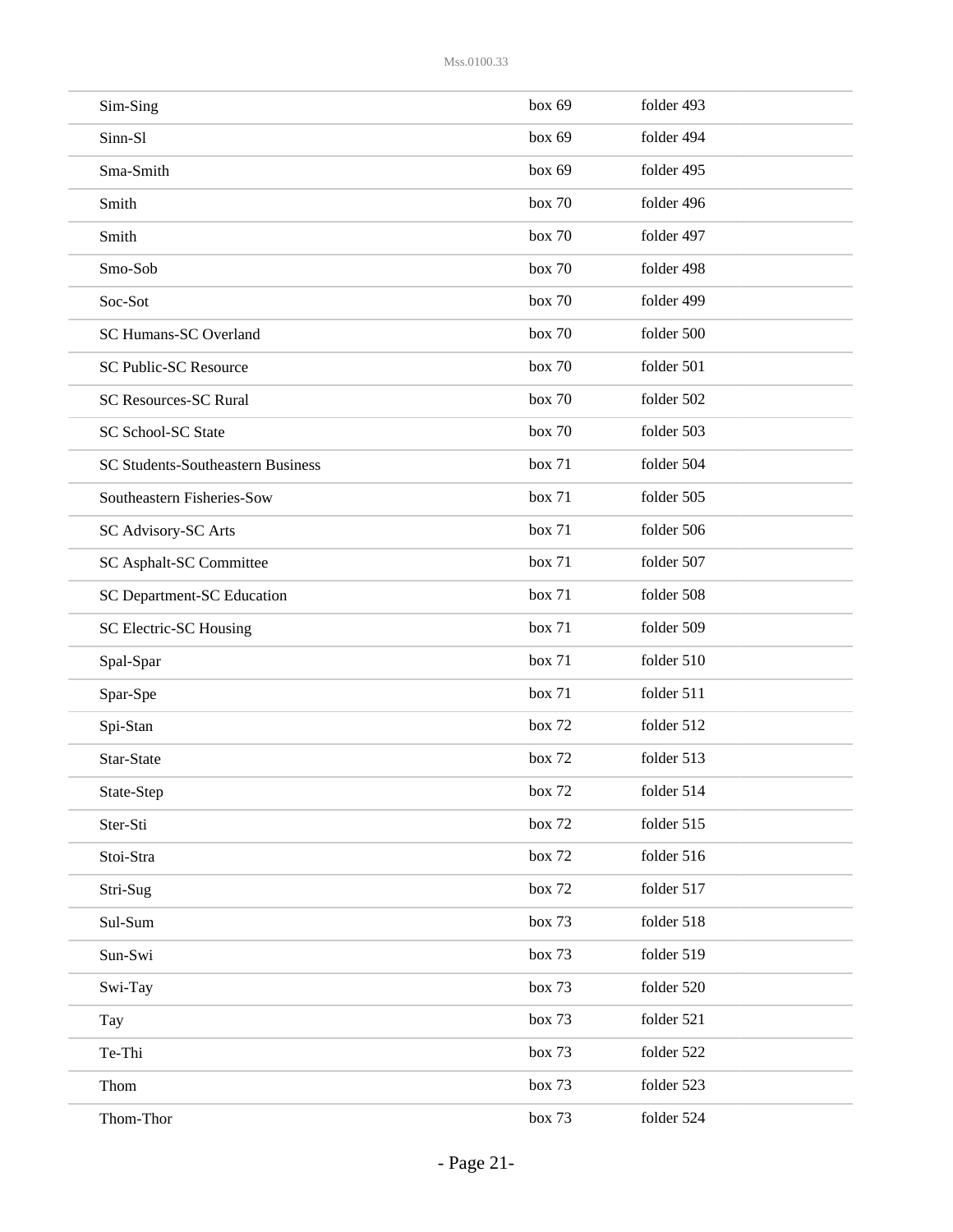| Thr-Ti           | box 74 | folder 525 |
|------------------|--------|------------|
| To               | box 74 | folder 526 |
| Tra-Tri          | box 74 | folder 527 |
| Tro-Tu           | box 74 | folder 528 |
| Twe-Unio         | box 74 | folder 529 |
| Unit-Urg         | box 74 | folder 530 |
| Urt-Vanb         | box 74 | folder 531 |
| Vand-Var         | box 75 | folder 532 |
| Vas-Ve           | box 75 | folder 533 |
| Vi               | box 75 | folder 534 |
| Vo-Wac           | box 75 | folder 535 |
| Wag-Walk         | box 75 | folder 536 |
| Wall-Walterb     | box 75 | folder 537 |
| Walters-War      | box 75 | folder 538 |
| Was-Watk         | box 75 | folder 539 |
| Wats-Weat        | box 75 | folder 540 |
| Weav-Wek         | box 76 | folder 541 |
| Well-Westmi      | box 76 | folder 542 |
| Westmo-White, B. | box 76 | folder 543 |
| White-Whitn      | box 76 | folder 544 |
| Whitt-William    | box 76 | folder 545 |
| Williams         | box 76 | folder 546 |
| Williams         | box 77 | folder 547 |
| Williamsb-Wills  | box 77 | folder 548 |
| Wils             | box 77 | folder 549 |
| Wim-Wk           | box 77 | folder 550 |
| Wof-Wom          | box 77 | folder 551 |
| Wan-Woo          | box 78 | folder 552 |
| Wor-Wre          | box 78 | folder 553 |
| Wri-Wy           | box 78 | folder 554 |
| Ya-Yon           | box 78 | folder 555 |
| Youm-Young       | box 78 | folder 556 |